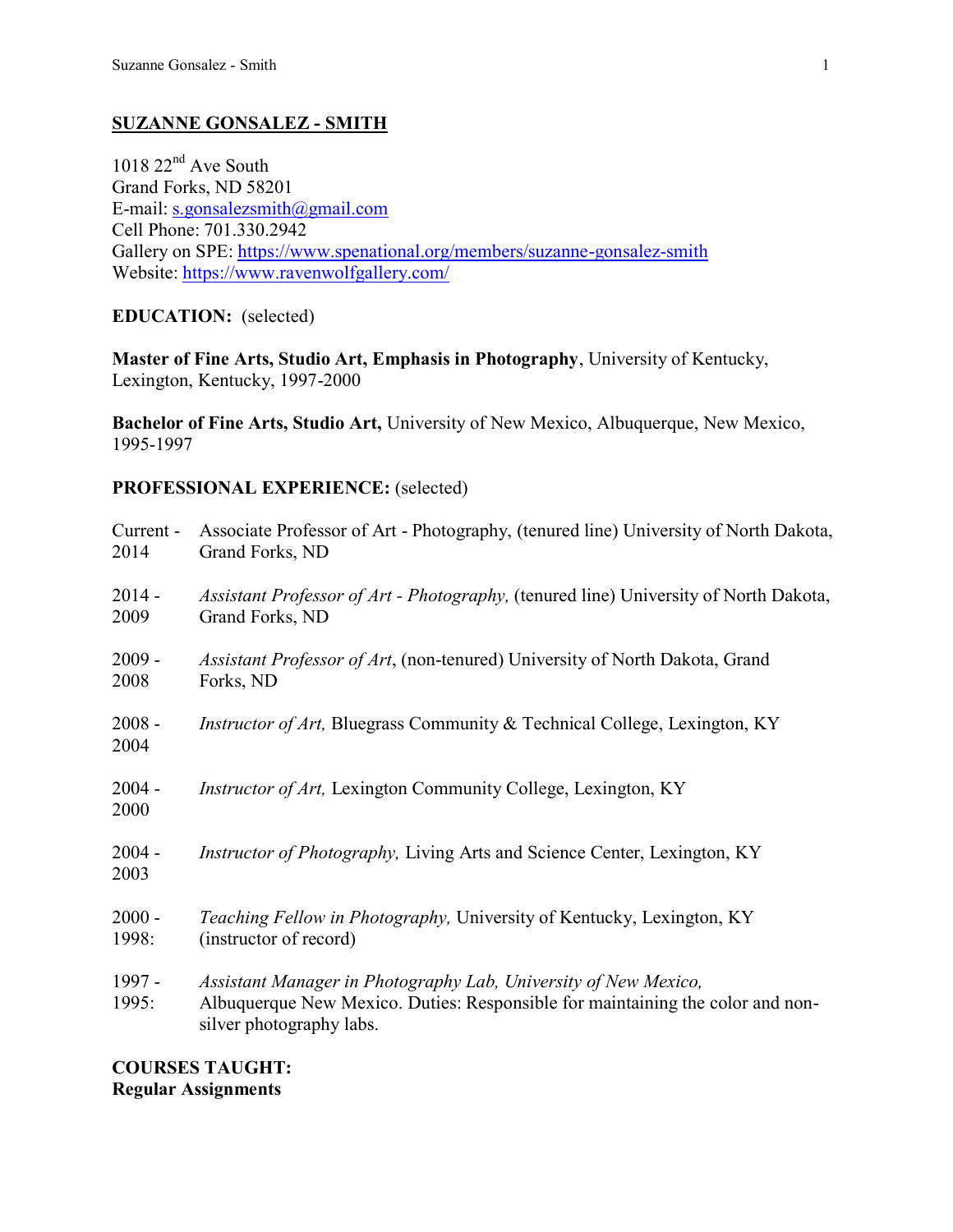| Spring $2021$ :     | Associate Professor, Art 245-01, Intro to Black and White Photography, Art<br>405 Advanced Photography, Art 498 Senior Capstone, University of North<br>Dakota                                                                          |
|---------------------|-----------------------------------------------------------------------------------------------------------------------------------------------------------------------------------------------------------------------------------------|
| Fall 2020:          | Associate Professor, Art 245-01, Intro to Black and White Photography, Art<br>260-01& 02 Intro to Color Photography, Art 405 Advanced Photography,<br>University of North Dakota                                                        |
| <b>Spring 2020:</b> | Associate Professor, Art 405 Advanced Photography, Art 498 Senior Capstone,<br>University of North Dakota                                                                                                                               |
| Fall 2019:          | Associate Professor, Art 245-01, Intro to Black and White Photography, Art<br>260-01& 02 Intro to Color Photography, Art 405 Advanced Photography,<br>University of North Dakota                                                        |
| Spring 2019:        | Associate Professor, Art 245-01 & 02 Intro to Black and White Photography,<br>Art 405 Advanced Photography, Art 570-02 Graduate Photography, University<br>of North Dakota                                                              |
| Fall 2018:          | Associate Professor, Art 230-02 Intro to Drawing, Art 260-01 Intro to Color<br>Photography, Art 405 Advanced Photography, Art 570-01 Graduate<br>Photography, University of North Dakota                                                |
| <b>Spring 2018:</b> | Associate Professor, Art 245 Black and White Photography, Art 367<br>Intermediate Photography/405 Advanced Photography                                                                                                                  |
| Fall 2017:          | Associate Professor, Art 130-02 Drawing I, Art 260-02 Color Photography, Art<br>367 Intermediate Photography/405 Advanced Photography, Art 570-02<br>Graduate Mixed Media, University of North Dakota                                   |
| Spring $2017$ :     | Associate Professor, Art 260-01 Color Photography, Art 367 Intermediate<br>Photography/405 Advanced Photography, Art 590-06 Graduate Individual<br>Research, University of North Dakota                                                 |
| Fall 2016:          | Associate Professor, Art 260-02 Color Photography, Art 367 Intermediate<br>Photography/405 Advanced Photography, Art 590-06 Graduate Individual<br>Research, University of North Dakota                                                 |
| Spring $2016$ :     | Associate Professor, Art 260-01 Color Photography, Art 367 Intermediate<br>Photography/405 Advanced Photography/491-10 Special Topics Cell Phone<br>Photography, Art 590-06 Graduate Individual Research, University of North<br>Dakota |
| Fall 2015:          | Associate Professor, Art 245 (sections $2 \& 3$ ) Black and White                                                                                                                                                                       |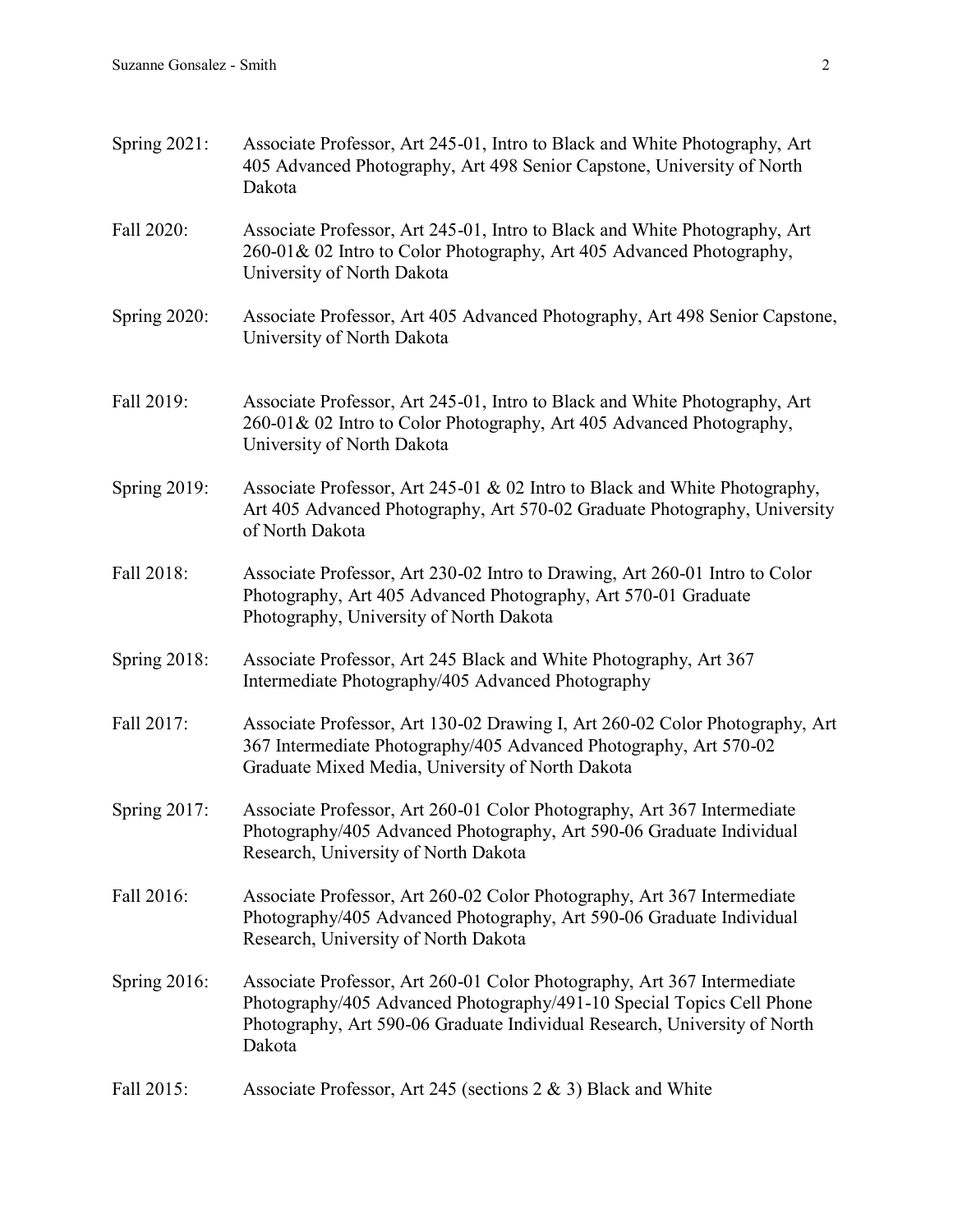|                     | Photography I, Art 260 (sections 1) Color Photography, Art 490 Independent<br>Studies in Photography, Art 367/405 Intermediate/Advanced Photography, Art<br>590 Graduate Studies, University of North Dakota                                                                                                                                                                                                                                           |
|---------------------|--------------------------------------------------------------------------------------------------------------------------------------------------------------------------------------------------------------------------------------------------------------------------------------------------------------------------------------------------------------------------------------------------------------------------------------------------------|
| Spring 2015:        | Associate Professor, Art 367 Intermediate Photography, Art 405, Advanced<br>Photography, Art 490, Special Projects/Independent Research in Photography<br>and Art 570, Graduate Studies in Mixed Media, University of North Dakota                                                                                                                                                                                                                     |
| Fall 2014:          | Associate Professor, Art 245 Black and White Photography I, Art 260<br>(sections 1 and 2) Color Photography, Art 490 Independent Studies in<br>Photography, Art 491 Topical Studies in Alternative Photography, Art 570<br>Graduate Studies in Mixed Media, University of North Dakota                                                                                                                                                                 |
| Spring $2014$ :     | Assistant Professor, Art 260 Color Photography, Art 367 Intermediate<br>Photography, University of North Dakota                                                                                                                                                                                                                                                                                                                                        |
| Fall 2013:          | Assistant Professor tenure line, Art 245 (sections $2 \& 3$ ) Black and White<br>Photography I, Art 260 Color Photography, University of North Dakota                                                                                                                                                                                                                                                                                                  |
| <b>Spring 2013:</b> | Assistant Professor tenure line, Art 245 Black and White I, Art 367<br>Intermediate Photography, University of North Dakota                                                                                                                                                                                                                                                                                                                            |
| Fall 2012:          | Assistant Professor tenure line, Art 245 (sections 2 & 3) Black and White I, Art<br>367 Intermediate Photography, Art 405 Advanced Photography, University of<br>North Dakota                                                                                                                                                                                                                                                                          |
| <b>Spring 2012:</b> | Assistant Professor tenure line, Art 491 Special Topics in Documentary<br>Photography (co-taught with graduate student Michael Conlan), University of<br>North Dakota                                                                                                                                                                                                                                                                                  |
| Fall 2011:          | Assistant Professor tenure line, Art 245 (section 2) Black and White<br>Photography I (co-taught with graduate student Michael Conlan, Art 367<br>Intermediate Photography (co-taught with graduate student Michael Conlan).<br>Art 490 (section 6) Special Projects/Ind. Research, Art 491 (section 4) Special<br>Topics in Conceptual Photography, Art 570 Graduate Mixed Media, Art 590<br>Graduate Individual Research, University of North Dakota |
| Summer 2011:        | Assistant Professor tenure line, Art 570 Graduate Mixed Media, Art 590<br>Graduate Individual Research, University of North Dakota                                                                                                                                                                                                                                                                                                                     |
| Spring $2011$ :     | Assistant Professor tenure line, Art 246 (section2) Black and White II, Art 367<br>Intermediate Photography, Art 405 Advanced Photography, Art 490 Special<br>Projects/Ind. Research, Art 570 Graduate Mixed Media, University of North<br>Dakota                                                                                                                                                                                                      |
| Fall 2010:          | Assistant Professor tenure line, Art 260 (sections $1 \& 2$ ) Color Photography,                                                                                                                                                                                                                                                                                                                                                                       |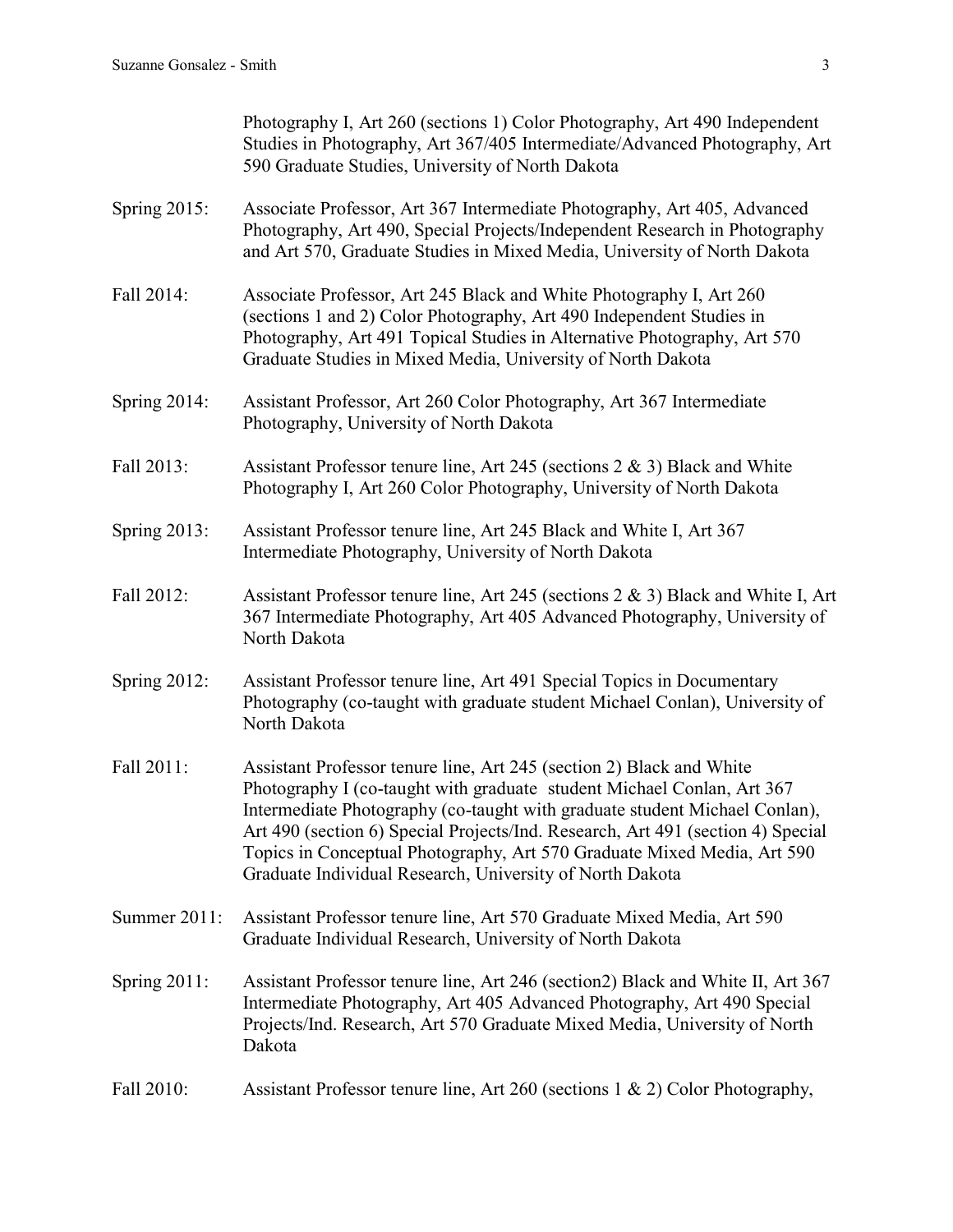- Summer 2010: Assistant Professor tenure line, Art 245 Black and White Photography I, Art 260 Color Photography, Art 367 Intermediate Photography, Art 405 Advanced Photography, Art 570 Graduate Mixed Media, University of North Dakota
- Spring 2010: Assistant Professor tenure line, Art 260 (sections 1 & 2) Color Photography, Art 405 Advanced Photography, Art 570 Graduate Mixed Media, University of North Dakota
- Fall 2009: Assistant Professor tenure line, Art 260 (sections 1 & 2) Color Photography, Art 490 Special Projects/Ind. Research, Art 570 Graduate Mixed Media, Art 590 Graduate Individual Research, University of North Dakota
- Summer 2009: Assistant Professor non-tenure line, Art 260 Color Photography, Art 367 Intermediate Photography, Art 405 Advanced Photography, Art 570 Graduate Mixed Media, Art 590 Graduate Individual Research, University of North Dakota
- Spring 2009: Assistant Professor non-tenure line, Art 260 (sections 1 & 2) Color Photography, Art 405 Advanced Photography, Art 590 Graduate Individual Research, University of North Dakota
- Fall 2008: Assistant Professor non-tenure line, Art 260 (sections 1 & 2) Color Photography, Art 490 Special Projects/Ind. Research, Art 590 Graduate Individual Research
- Spring 2007: Instructor of Art, Art 100 (sections 1, 2 & 3) Introduction to Art, Art 110 Drawing I, Bluegrass Community and Technical College
- Fall 2006: Instructor of Art, Art 100 (sections 1, 2 & 3) Introduction to Art, Art 110 Drawing I, Bluegrass Community and Technical College
- Spring 2006: Instructor of Art, Art 100 (sections 1, 2 & 3) Introduction to Art, Art 110 Drawing I, Bluegrass Community and Technical College
- Fall 2005: Instructor of Art, Art 100 (sections 1, 2 & 3) Introduction to Art, Art 110 Drawing I, Bluegrass Community and Technical College
- Spring 2005: Instructor of Art, Art 100 (sections 1, 2 & 3) Introduction to Art, Art 110 Drawing I, Bluegrass Community and Technical College
- Fall 2004: Instructor of Art, Art 100 (sections 1-4) Introduction to Art, Bluegrass Community and Technical College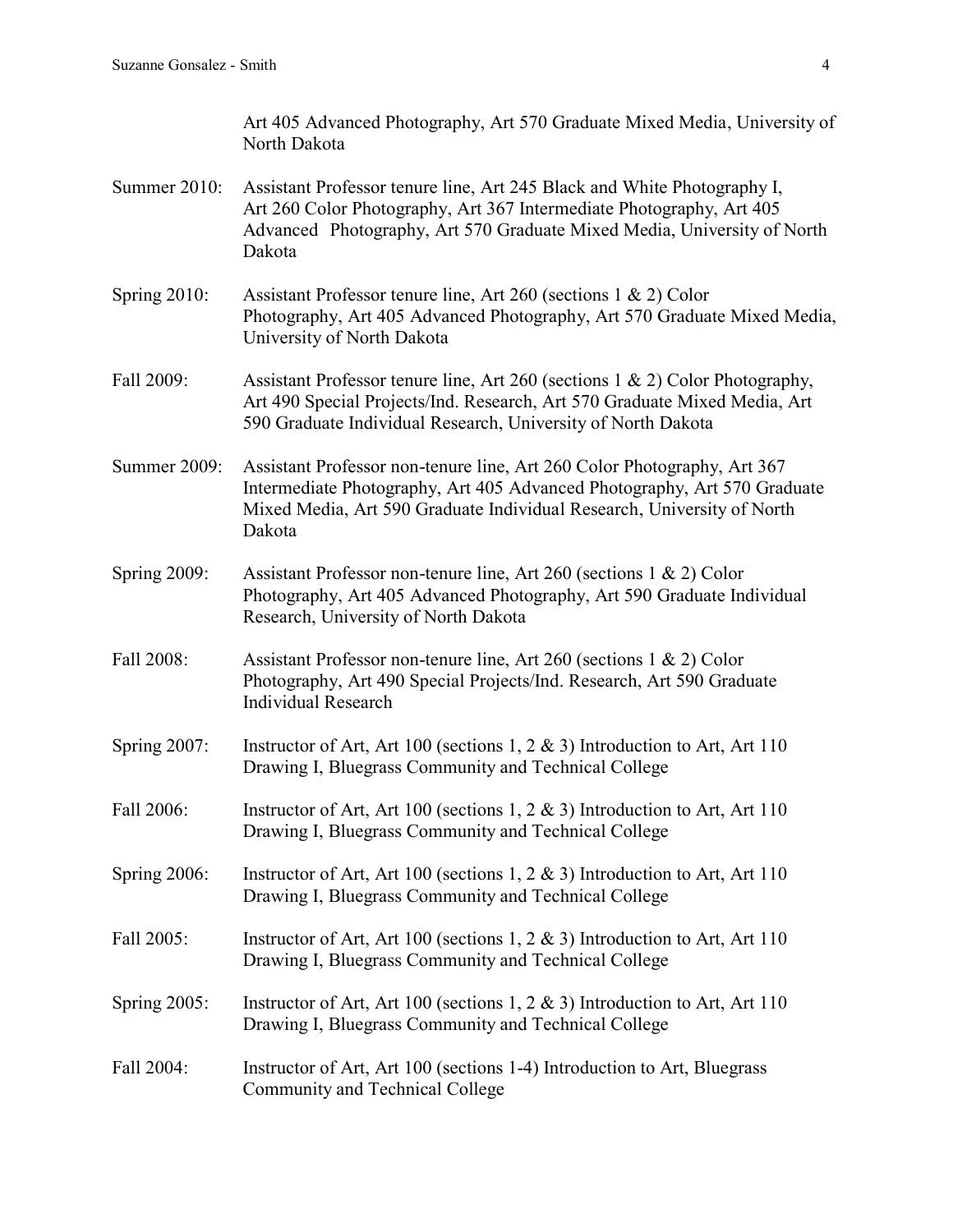| Spring $2004$ :     | Instructor of Art, Art 100 (sections 1-4) Introduction to Art, Lexington<br><b>Community College</b>                                            |
|---------------------|-------------------------------------------------------------------------------------------------------------------------------------------------|
| Fall 2003:          | Instructor of Art, Art 100 (sections 1-3) Introduction to Art, Lexington<br><b>Community College</b>                                            |
| <b>Spring 2003:</b> | Instructor of Art, Art 100 (sections 1-3) Introduction to Art, Lexington<br><b>Community College</b>                                            |
| Fall 2002:          | Instructor of Art, Art 100 (sections $1 \& 2$ ) Introduction to Art, Lexington<br><b>Community College</b>                                      |
| <b>Spring 2002:</b> | Instructor of Art, Art 100 (sections $1 \& 2$ ) Introduction to Art, Lexington<br><b>Community College</b>                                      |
| Fall 2001:          | Instructor of Art, Art 100 (sections $1 \& 2$ ) Introduction to Art, Lexington<br><b>Community College</b>                                      |
| <b>Spring 2001:</b> | Instructor of Art, Art 100 (section 1) Introduction to Art, Lexington<br><b>Community College</b>                                               |
| Fall 2000:          | Instructor of Art, Art 100 (section 1) Introduction to Art, Lexington<br><b>Community College</b>                                               |
| Spring 2000:        | Graduate Teaching Fellow in Photography (instructor of record), Art Studio<br>380, Black and White Darkroom Photography, University of Kentucky |
| Fall 1999:          | Graduate Teaching Fellow in Photography (instructor of record), Art Studio<br>380, Black and White Darkroom Photography, University of Kentucky |
| <b>Spring 1999:</b> | Graduate Teaching Fellow in Photography (instructor of record), Art Studio<br>380, Black and White Darkroom Photography, University of Kentucky |
| Fall 1998:          | Graduate Teaching Fellow in Photography (instructor of record), Art Studio<br>380, Black and White Darkroom Photography, University of Kentucky |

# **Continuing Education**

2004: Saturdays in April-Beginning Black and White Photography, Living Arts and Science Center, Lexington, KY, class covered core principles of black and white photography: shooting, developing and printing. Workshop dates: April 3rd, 10th and 17th

> Saturdays in March - Beginning Black and White Photography, Living Arts and Science Center, Lexington, KY, class covered core principles of black and white photography: shooting, developing and printing. Workshop dates: March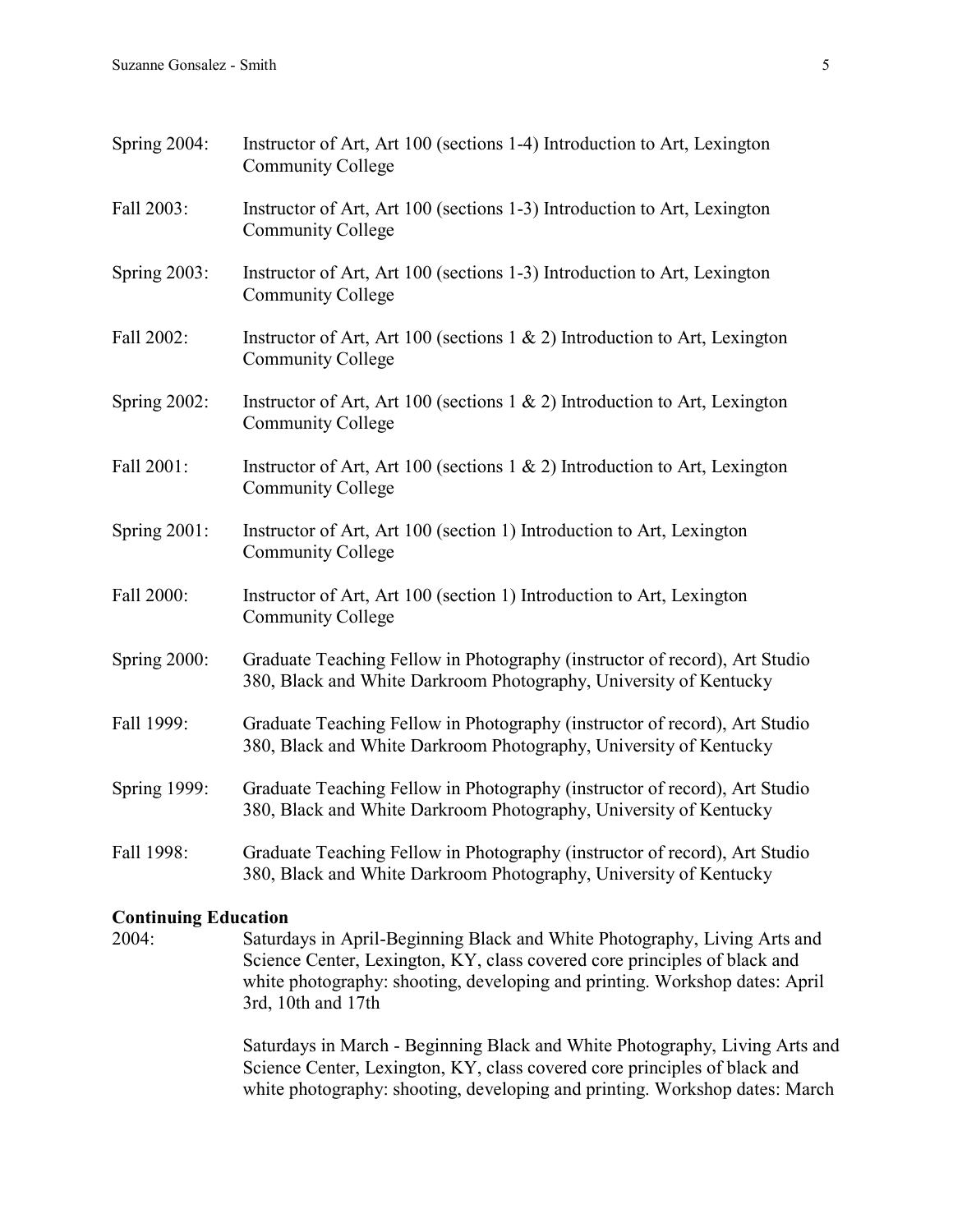### 6th, 13th and 20th

Saturdays in February- Beginning Black and White Photography, Living Arts and Science Center, Lexington, KY, class covered core principles of black and white photography: shooting, developing and printing. Workshop dates: February 7th, 14th and 21st

2003: Saturdays in November- Beginning Black and White Photography, Living Arts and Science Center, Lexington, KY, class covered core principles of black and white photography: shooting, developing and printing. Workshop dates: November 1st, 8th and 15th

> Saturdays in October- Beginning Black and White Photography, Living Arts and Science Center, Lexington, KY, class covered core principles of black and white photography: shooting, developing and printing. Workshop dates: October 4th, 11th and 18th

> Saturdays in September- Beginning Black and White Photography, Living Arts and Science Center, Lexington, KY, class covered core principles of black and white photography: shooting, developing and printing. Workshop dates: October 6th, 13th and 20th

#### **Undergraduate Advisement:**

2008-Current Upon arriving at the University of North Dakota I have made myself available as an advisor to undergraduates within the Department of Art and Design as needed. I have not kept a yearly record of the past years to know the exact number of students I have advised.

#### **Graduate Student Advisement**

2008-Current Tyler Pierson, 2020-2022, Committee Member Beverly Poppe, 2016 -2018 Committee Chair-completed Chami Weeratunga, 2015 – 2017, Committee Member-completed Jessica Hope Clore, 2013 -2014, Committee Member-completed Sharon Smith, 2011-2013, Committee Member-completed Meghan Duda, 2009-2012, Committee Member (stepped down as Chair during pregnancy)-completed Ryan Stander, 2008-2011, Committee Member-completed

### **Curriculum Development Activities**

Spring, 2020, began teaching ART 498, Senior Capstone. Restructured entire class

Fall, 2019, revised all syllabi

Fall, 2019 oversaw the updating of all digital labs to Adobe products 2019.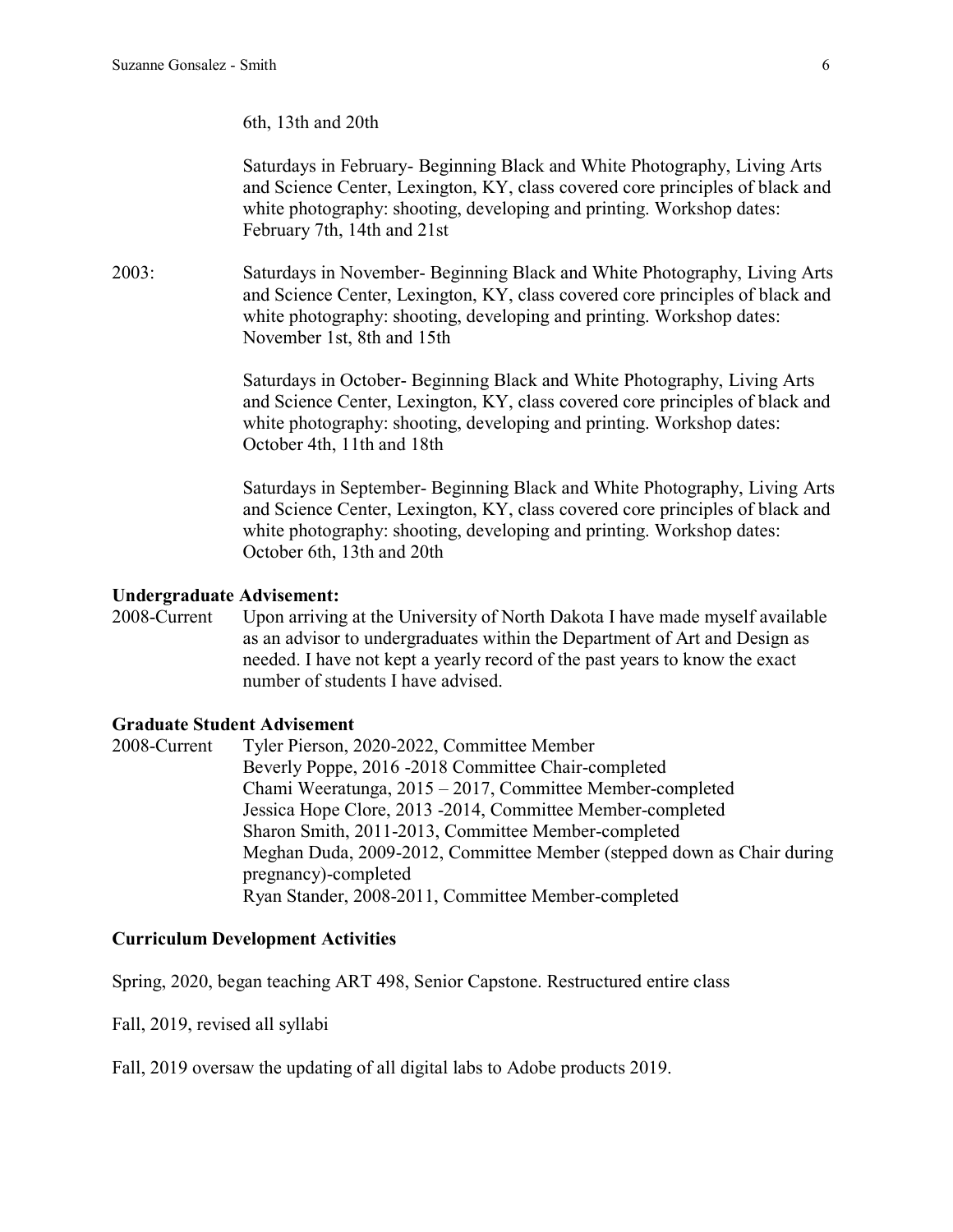Summer, 2019, expanded the curriculum in Advanced Photography, Art 405, to include large format and Wet Plate photography through a workshop with photographer Travis Linville.

In December of 2018 I applied and was granted funding from the Dean's office to update our aging DNP DS80 Dye Sublimation Printer in the Digital Photography Lab (Hughes 107) to a new DNP DS920 Dye Sublimation Printer used by our Intro to Color Photography students.

2018 oversaw the updating of all digital labs to Photoshop, July, 2018.

In December of 2017 I received funding from the Dean's office to purchase another Epson P800 Professional color Printer for the Advanced Photography Lab.

I began teaching Drawing I (Art 130) and have written my own syllabus complete with projects and lectures for this class, new as of Fall, 2017.

In December, 2016, I applied and received funding from the Dean of Arts and Sciences to update the computers in the advanced photography lab. The lab was updated with 2 new IMacs for wide, format printing. I also oversaw the updating of software both Photoshop 2017 and Lightroom 6 for students to use in this lab.

As of fall, 2016, I have revised all syllabi and class content to be more streamlined and up to speed with current trends.

In September of 2016 I secured a donation of 35mm film and digital cameras from the Anthropology Dept for students to use in Intro to Black and White, Art 245

Replaced old print frames in the Alternative Photo Lab with brand new ones, 2016

I expanded curriculum in Special Topic Photography by creating a class in Cell Phone photography, 2016 spring.

In Fall of 2014 I expanded the curriculum for Intermediate/Advanced Photography to include the DASS application process on aluminum, wood, paper and glass

In 2011 I also expanded the curriculum Special Topic Photography classes to include Documentary Photography and Conceptual Photography

In December, 2009, I received a community grant from the Myra Foundation to create an alternative photography component within my area of photography. This addition to my program is a popular draw to my area. Processes included van Dyke brown printing, cyanotype and van Dyke brown digital hybrid printing, These techniques are taught in the Advanced photography classes.

I updated all existing courses to include the history of photography and photo theory in every class to keep students versed in the historical while also keeping them abreast of contemporary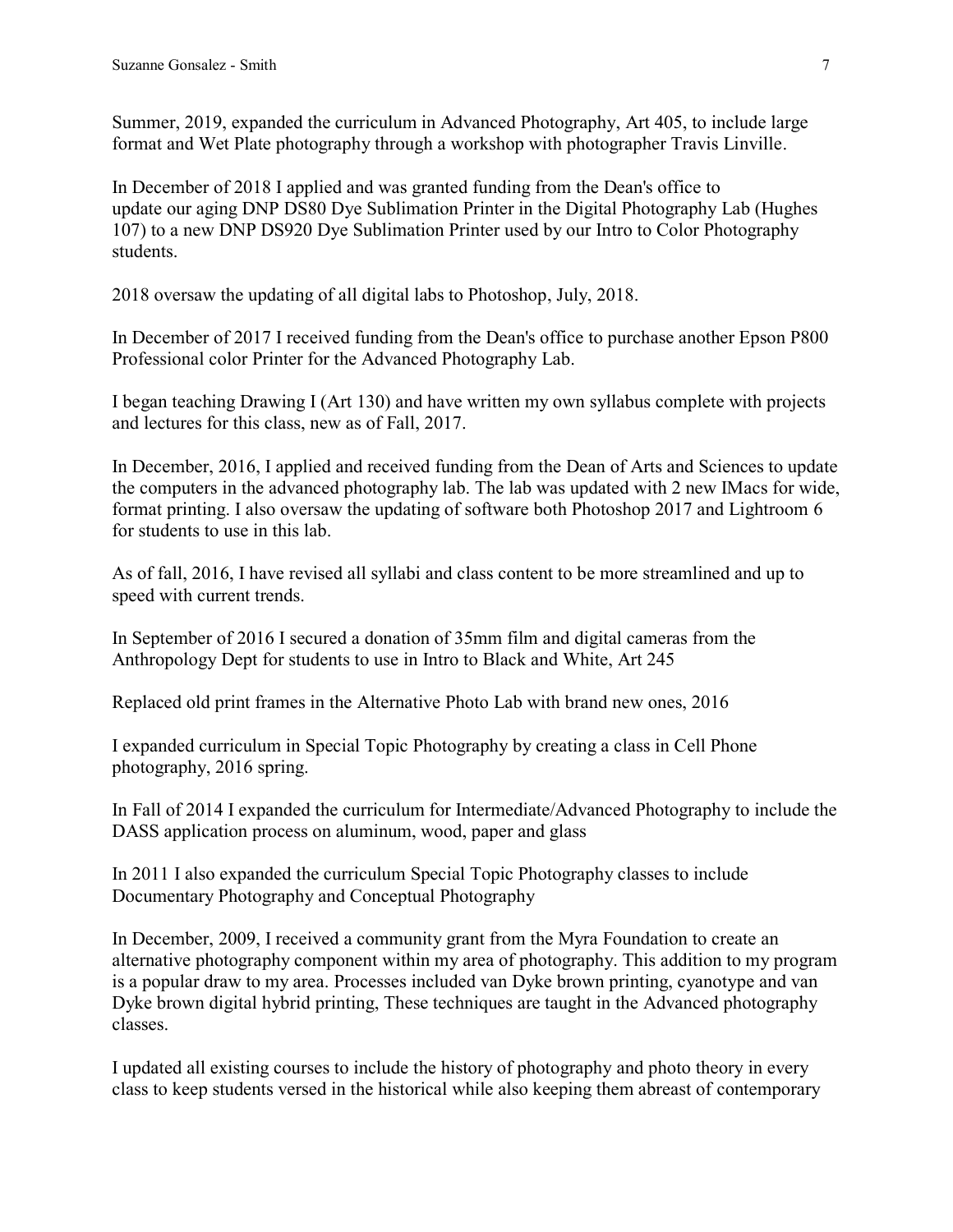photographic trends, Fall 2009.

Upon my arrival to UND, I set out to expand the current photography curriculum. I began by teaching more advanced techniques in the Art 260 Color Photography class that focused on creating images that were both strong in concept as well as in the craft of fine art photography. In the intermediate/advanced classes I taught new techniques in printing so students could learn how to make high-quality digital prints of their own photographs rather than using outsourcing to produce their prints. I also introduced new editing software to all students working in the digital media that enabled them to have more control and create better developed images (Adobe Lightroom).

# **SERVICE Departmental**

2020: Received a major donation from Aspen Photography in backgrounds for the Advanced Photography lab

> NASAD Re- accreditation paperwork, Section I, Ad-Hoc Group with Wesley Smith, produced a 60 + page document of Section I of our NASAD report for re- accreditation (January - June)

Acted as Curator for the Capstone Spring Exhibition

Began teaching ART 498, Senior Capstone (Spring 2020)

Continuing to serve as Chair of Scholarship

Graduate Committee, Member

| 2019: | Brought the work of photographer Ruth Adams in for a solo exhibition at the Myers<br>Gallery of Fine Art                                                            |
|-------|---------------------------------------------------------------------------------------------------------------------------------------------------------------------|
|       | Brought in visiting artist Travis Linville from Elgin Community College to conduct a<br>3 day workshop in both large format film and wet plate processes, May 29-31 |
| 2018: | at the University of North Dakota.<br>Curated a solo show of Fran Forman's photographic paintings in October, entitled,                                             |
|       | TRANSFORMATIONS, October 1 - 26                                                                                                                                     |
|       | Arranged for Fran Forman to come in as a visiting artist and conduct workshops with                                                                                 |
|       | students, beginning through advanced in her digital montage and studio portrait<br>techniques October 1-2                                                           |
| 2017: | Took photographs of all the media areas needing new photographs to update                                                                                           |
|       | lectures and website on our department for recruitment.                                                                                                             |
|       | Prepared Exhibition prospectus and advertising for the When Things are                                                                                              |
|       | <i>Strange, 2017, all media exhibition (except video)</i>                                                                                                           |
|       | Hired Fran Forman, mixed media artist to juror When Things are Strange,                                                                                             |
|       |                                                                                                                                                                     |

*2017*

Worked with Associate Professor Wesley Smith to help secure Cheech Marin as a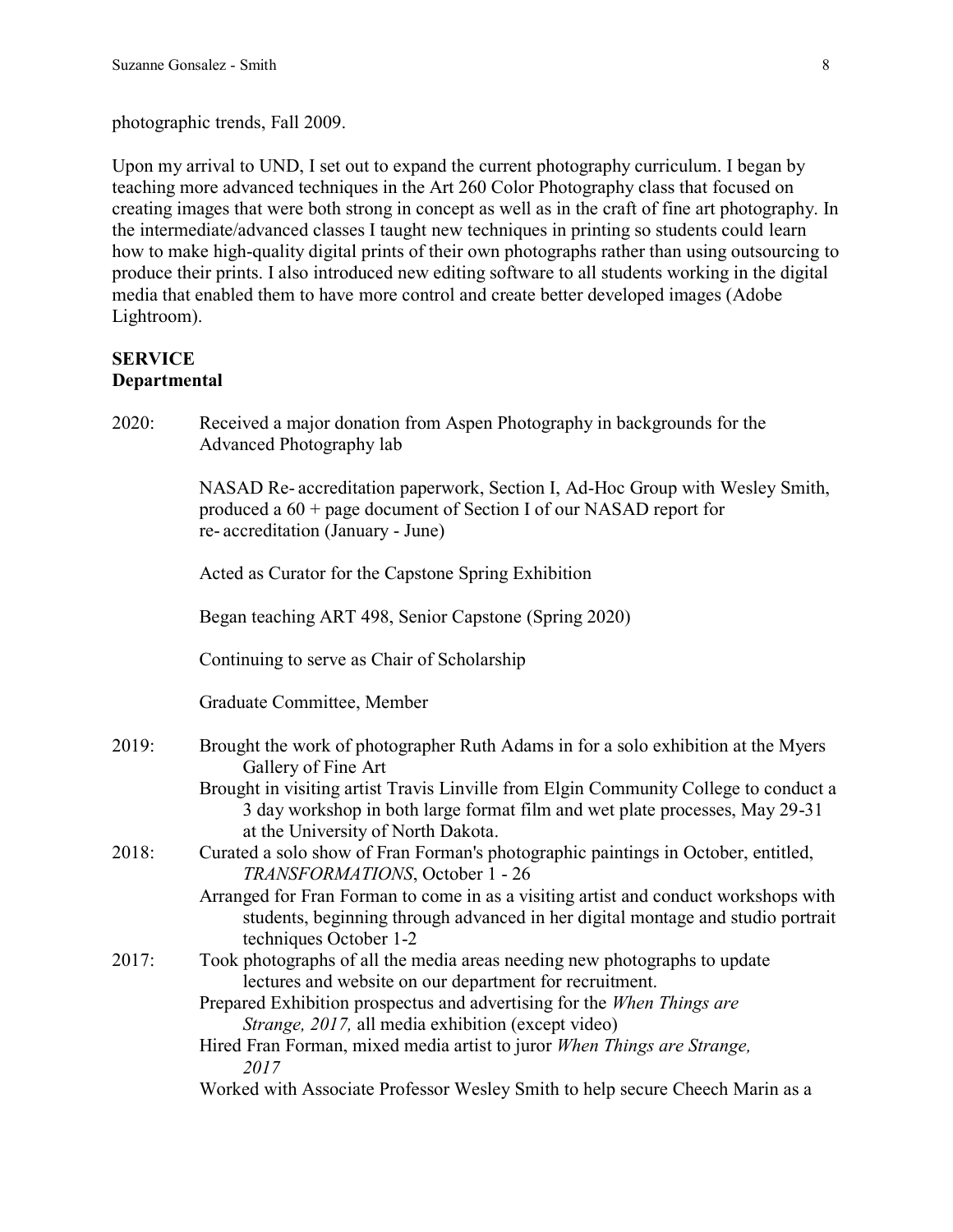guest curator specializing in Chicano Art, November 9th, 2017 Secured Fran Forman as part of UND's Visiting Artist Series, November 13th and 14th, 2017 Chair, Budget & Personal Committee (Spring 2018) Chair, Scholarship Committee (Spring, 2020) Updated all digital photography labs with Photoshop 6 CC Updated all digital photo labs with Lightroom 6 CC Received funding from the Dean of Collage of Arts & Sciences to purchase 2 IMacs for the Advanced Photography lab. 2016: Secured a donation of 35mm film and digital cameras from the Anthropology Dept Replaced old print frames in the Alternative Photo Lab with brand new ones Prepared Exhibition prospectus and advertising for the 8<sup>th</sup> edition Of Memory, Bone *and Myth* National Photography Exhibition 2017 Hired Aline Smithson, Founder and Editor of *Lenscratch* as the juror for the *8 th edition Of Memory, Bone and Myth* National Photography Exhibition 2017 Oversight of installation of the  $7<sup>th</sup>$  running "Of Memory, Bone & Myth National Photography Exhibition", Myers Gallery, UND Campus Secured the purchase of a print by Stephen Perloff for UND's Collections Student advisement Graduate Committee (through Fall 2017) Scholarship Committee (through Spring 2020) Budget and Personnel Committee (through Spring 2018) Provided tours of the Art and Design facilities to prospective students Provided maintenance in all photographic labs 2015: Secured Stephen Perloff as our juror for the 7<sup>th</sup> running of the National *Of Memory*, *Bone and Myth* photography exhibition Secured Stephen Perloff as a visiting artist for February 2016 Secured a donation of used 35 mm cameras and other photographic supplies through the Department of Technology on campus Prepared Exhibition prospectus and advertising for the *Of Memory, Bone and Myth* National Photography Exhibition Secured the purchase of a print by Thomas Young for UND's Collections Oversight of installation of the 6<sup>th</sup> running *Of Memory, Bone & Myth* National Photography Exhibition, Myers Gallery, UND Campus Graduate Committee (through Spring 2021) - Member Scholarship Committee (through Spring 2021) - Chair Budget and Personnel Committee (through Spring 2018) Chair

Provided tours of the Art and Design facilities to prospective students

Provided maintenance in all photographic labs

Student advisement

2014: Secured Thomas Young as the juror for the 6th running of the UND's Department of Art & Design's National Juried Photography Exhibition, *Of Memory, Bone and Myth*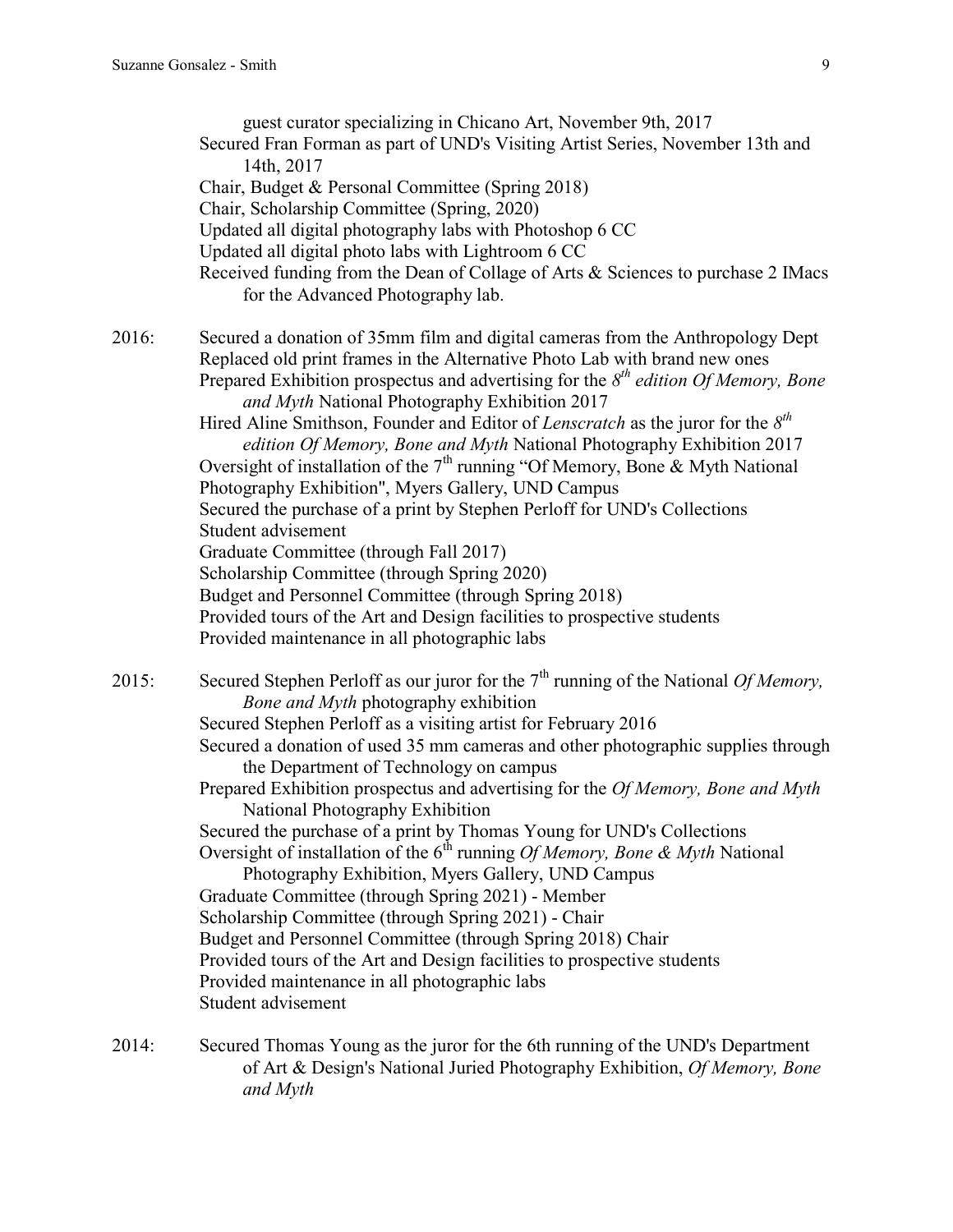Secured the Myers Gallery on the University of North Dakota Campus for the 6th Running of the UND's Department of Art & Design's National Juried Photography Exhibition, *Of Memory, Bone and Myth* DESIGNER: *Of Memory, Bone and Myth* Prospectus 2015 Curriculum Committee (through Spring 2014) Graduate Committee (through Spring 2017) Student advisement Provided tours of the Art and Design facilities to prospective students Provided maintenance in all photographic labs 2013: Secured Maggie Taylor as the juror for the fifth running of the UND's Department of Art & Design's National Juried Photography Exhibition, "Of Memory, Bone and Myth"

> Secured the Rourke Art Museum for the fifth running of the UND's Department of Art & Design's National Juried Photography Exhibition, *Of Memory, Bone and Myth*

> Submitted paper work for the emphasis in Photography within the current MFA in Visual Arts Degree

Updated the Mac color lab with a new dye sublimation photo printer

Curriculum Committee (as of 2012)

Scholarship Committee (as of 2009)

Donated 75 varies sized wood frames and matching Plexiglas to Department of Art and Design/UND Collections for art work display

Arranged for visiting artist Javier Carmona (spring semester)

Secured the purchase of a print by the artist Javier Carmona for UND's Collections Student advisement

Provided tours of the Art and Design facilities to prospective students Provided maintenance in all photographic labs

2012: Arranged for visiting artist Julie Blackmon (fall semester) Secured the purchase of a print by the artist Julie Blackmon for UND's Collections Created the prospectus for the fourth running of the UND's Department of Art  $\&$ Design's National Juried Photography Exhibition, "Of Memory, Bone and Myth"

> Secured the Rourke Art Museum as the venue for the fourth running of the UND's Department of Art & Design's National Juried Photography Exhibition, "Of Memory, Bone and Myth"

Secured Olivia Parker as the juror for the fourth running of the UND's Department of Art & Design's National Juried Photography Exhibition, "Of Memory, Bone and Myth"

Oversight of installation of two new photographic enlargers in the black and white lab thus increasing the amount of work stations from 6 to 8

Acquired a donation that included a manual 35 mm film camera and photo lights that students use for checkout as needed

Provided maintenance in all photographic labs

Graduate Committee (as of 2009)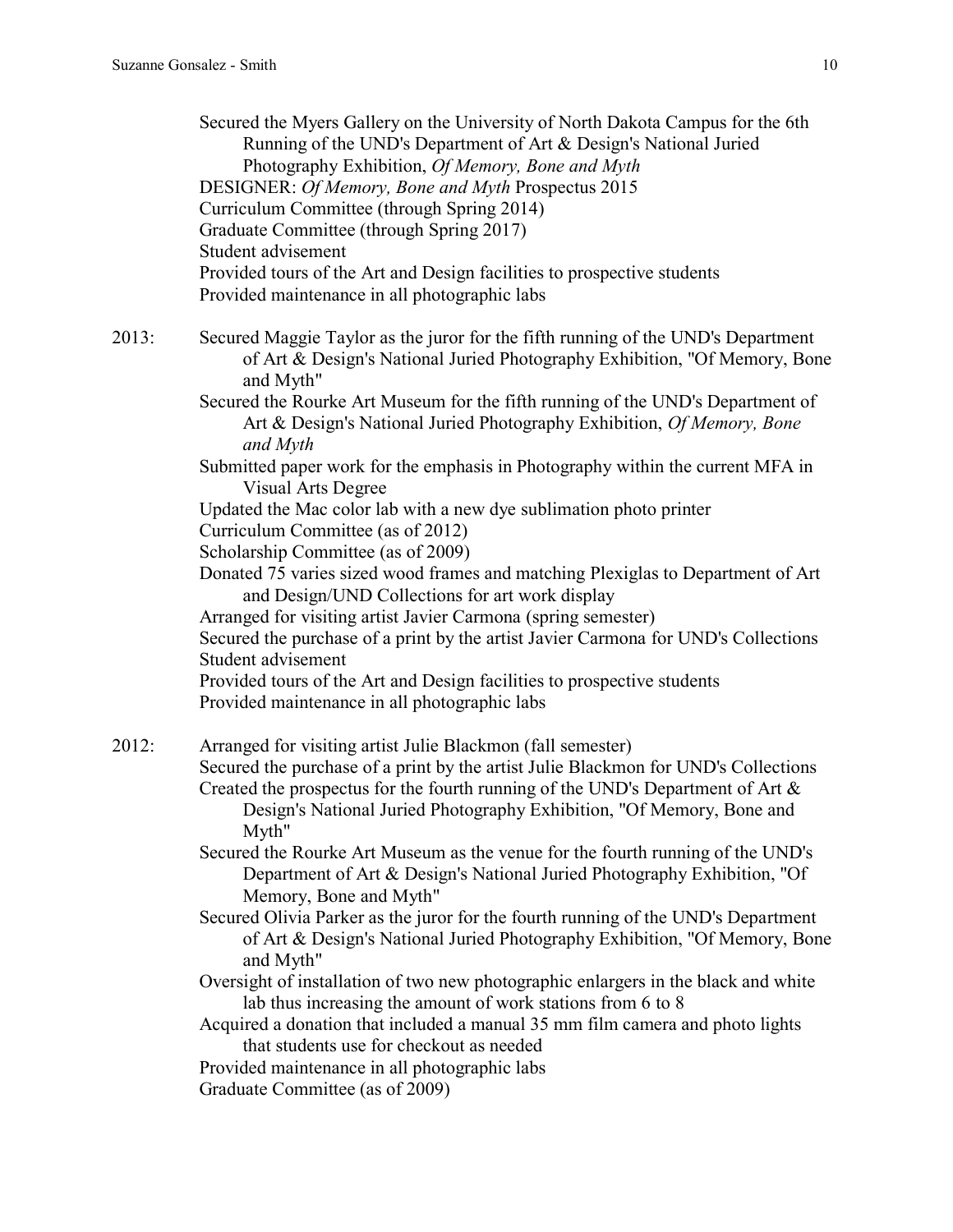|       | Curriculum Committee<br>Scholarship Committee (as of 2009)<br>Student advisement<br>Provided tours of the Art and Design facilities to prospective students                                                                                                                                                                                                                                                                                                                                                                                                                                                                                                                                                                                                                                                                                                                                                                                                                                                                                                                                                                                                                                                                                                                                            |
|-------|--------------------------------------------------------------------------------------------------------------------------------------------------------------------------------------------------------------------------------------------------------------------------------------------------------------------------------------------------------------------------------------------------------------------------------------------------------------------------------------------------------------------------------------------------------------------------------------------------------------------------------------------------------------------------------------------------------------------------------------------------------------------------------------------------------------------------------------------------------------------------------------------------------------------------------------------------------------------------------------------------------------------------------------------------------------------------------------------------------------------------------------------------------------------------------------------------------------------------------------------------------------------------------------------------------|
| 2011: | Introduced Sprint Chemistry to the Black and White Lab<br>Secured Stephen Perloff of the "Photo Review" as the juror for the third running of<br>the UND's Department of Art & Design's National Juried Photography<br>Exhibition, "Of Memory, Bone and Myth"<br>Secured the Art Gallery at the Rourke Art Museum as the venue for the third<br>running of the UND's Department of Art & Design's National Juried<br>Photography Exhibition, "Of Memory, Bone and Myth"<br>Assisted Brian Fricke in uninstalling and packing up the "Of Memory, Bone and<br>Myth Exhibition" from Third Street Gallery<br>Purchase of several Photography DVDs for use as teaching aids in photography for<br>all teaching in the photography area<br>Graduate Committee (as of 2009)<br>Scholarship Committee (as of 2009)<br>Student advisement<br>Provided tours of the Art and Design facilities to prospective students                                                                                                                                                                                                                                                                                                                                                                                           |
|       | Provided maintenance in all photographic labs                                                                                                                                                                                                                                                                                                                                                                                                                                                                                                                                                                                                                                                                                                                                                                                                                                                                                                                                                                                                                                                                                                                                                                                                                                                          |
| 2010: | Secured Third Street Gallery as the venue for the second running of UND's<br>Department of Art & Design's National Juried Photography Exhibition, "Of<br>Memory, Bone and Myth"<br>Assisted Brian Fricke in mailing back art work to artists from the first running of<br>the UND's Department of Art & Design's National Juried Photography<br>Exhibition, "Of Memory, Bone and Myth Exhibition" from the Empire Gallery<br>Assisted Brian Fricke and work study students in the installation of the<br>first running of the UND's Department of Art & Design's National Juried<br>Photography Exhibition, "Of Memory, Bone and Myth Exhibition" at the<br><b>Empire Gallery</b><br>UND Arts & Sciences Open house, Departmental Representation for<br>Recruitment, Saturday, November 6th<br>Monitored Recruitment table at SPE National in Philadelphia, PA (1 student<br>attended)<br>Provided maintenance in all photographic labs<br>Installation of 2 new Sony computers complete with Photoshop, Lightroom and<br>Word in new digital photography lab creating 4 work stations available for<br>intermediate/advanced photography students<br>Purchased second ultra violet photo exposure unit for a total of 2<br>Submitted final paperwork for completion of Myra Grant for the Alternative |
|       | Photography Lab<br>Arranged for visiting artist Elijah Gowin<br>Alice T. Clark Mentorship Program (as of fall semester 2009)<br>Student advisement                                                                                                                                                                                                                                                                                                                                                                                                                                                                                                                                                                                                                                                                                                                                                                                                                                                                                                                                                                                                                                                                                                                                                     |
|       |                                                                                                                                                                                                                                                                                                                                                                                                                                                                                                                                                                                                                                                                                                                                                                                                                                                                                                                                                                                                                                                                                                                                                                                                                                                                                                        |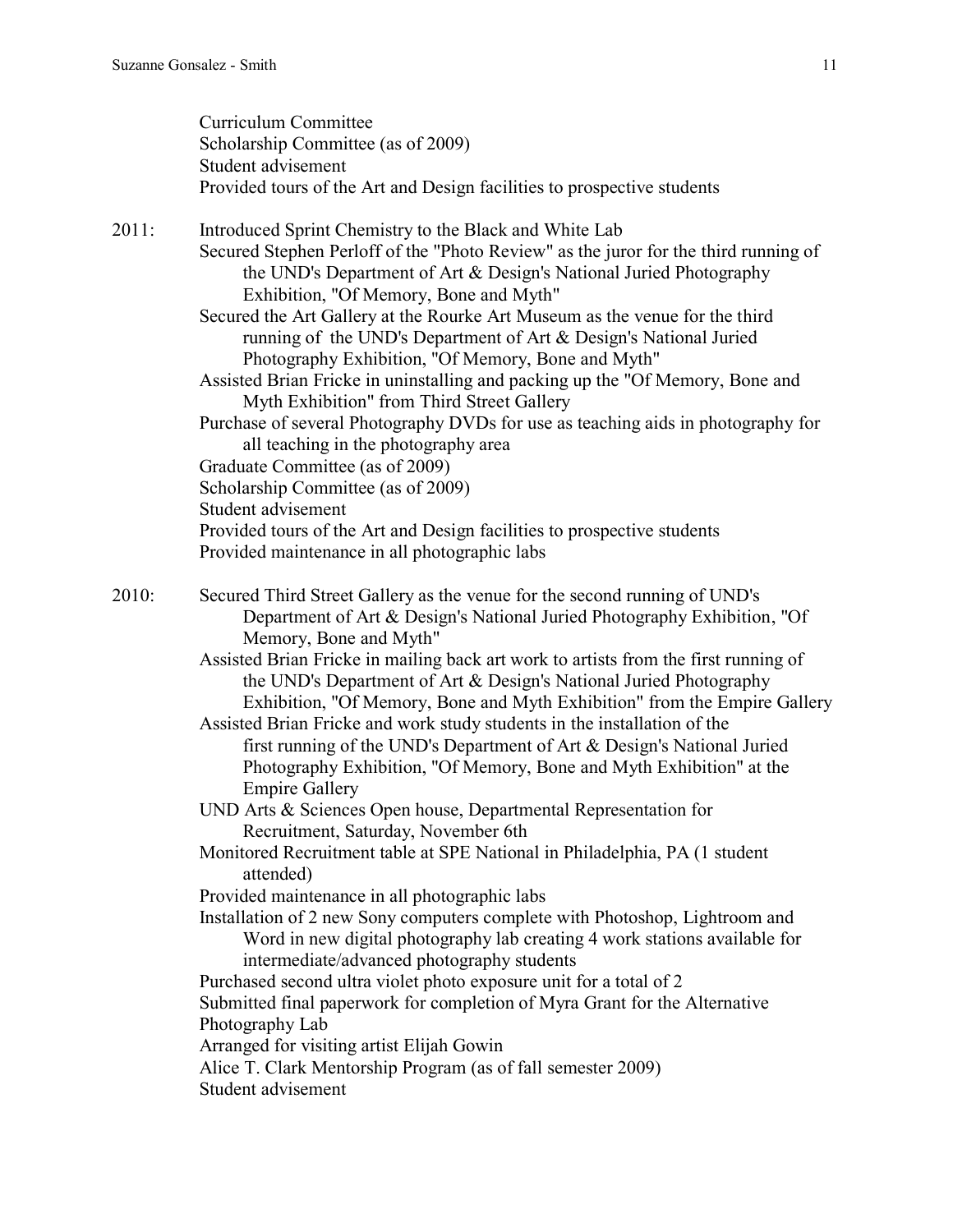Graduate Committee (as of 2009) Scholarship Committee (as of 2009) Provided tours of the Art and Design facilities to prospective students 2009: Oversight of spending of monies from Myra Grant for the Alternative Photography Lab that included both a wet photographic process lab and a dry digital computer lab for intermediate/advanced photography students. Purchased print frames for new alternative photography lab Purchased ultra violet photo exposure unit Oversight of Installation alternative print hanging lines in Alternative Photography Lab. Oversight of installation of cable wire for computers in new digital photography lab Purchase of 2 Sony computers complete with Photoshop, Lightroom and Word in new digital lab Purchase of Epson 4490 Photo Flatbed Scanner for new digital lab Purchased second Epson Printer (3880) for archival inkjet printing Creation of the first prospectus for UND's Annual Juried Photography Exhibition, "Of Memory, Bone and Myth" Secured the Empire Arts Center for the first UND's Annual Juried Photography Exhibition, "Of Memory, Bone and Myth" Secured Elijah Gowin as the first juror for UND's Annual Juried Photography Exhibition, "Of Memory, Bone and Myth" Scholarship Committee Graduate Committee Alice T Clark Mentorship Program Student advisement Provided tours of the Art and Design facilities to prospective students Provided maintenance in all photographic labs 2008: Purchased New Epson 3800 archival inkjet printer for intermediate/advanced and graduate students to use

Purchased Speedotron Strobe to enhance intermediate/advanced and graduate students education on photographic lighting techniques Student advisement Provided tours of the Art and Design facilities to prospective students Provided maintenance in all photographic labs

### **College/University Service/Service to Field**

2020: Held Closing Reception for *Capstone Spring Exhibition*, February 26th 4:30 - 6 pm

Member of the Women's Caucus for Art (2013) Member of Graduate School (2009) Member of Women & Gender Studies (2010)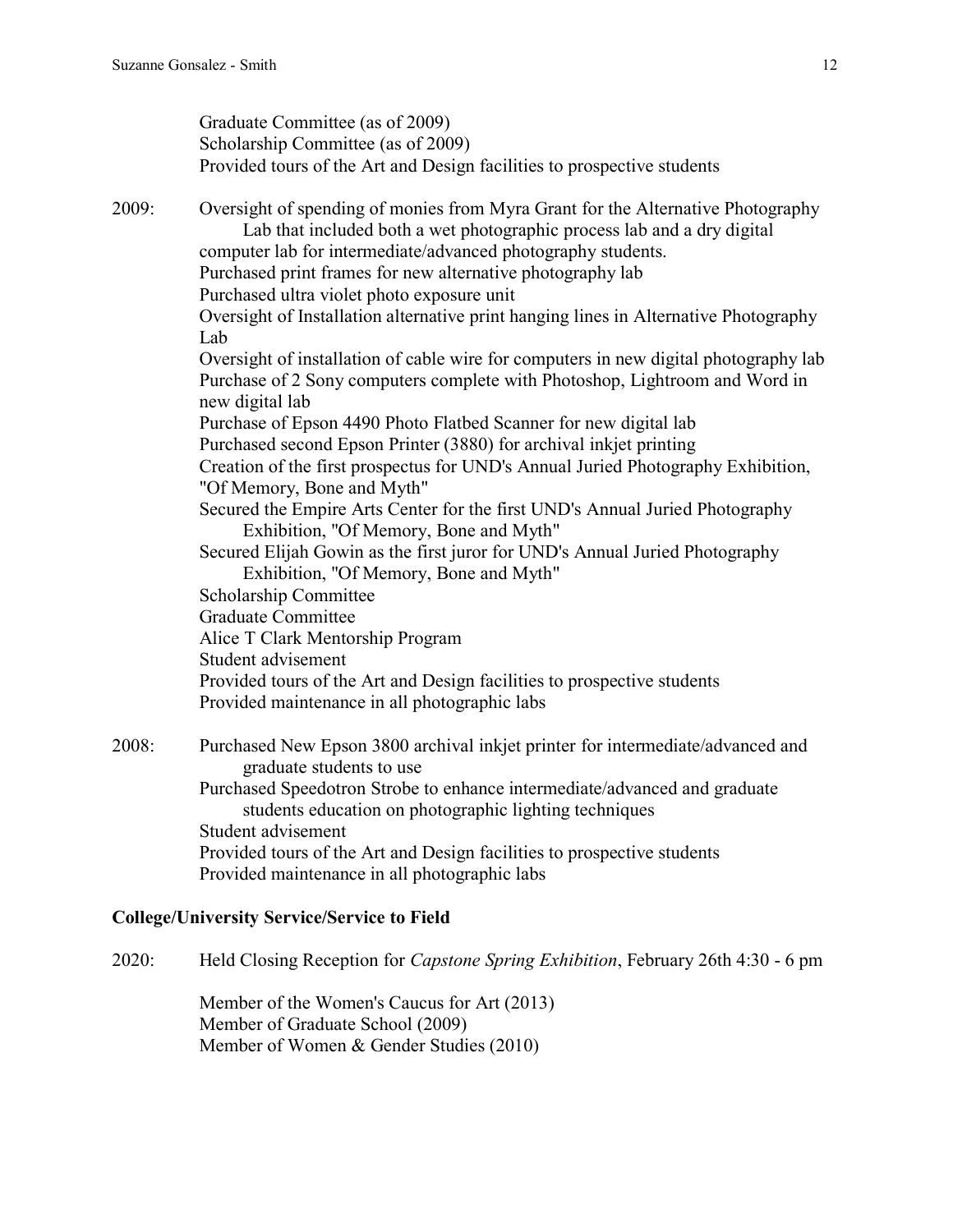2019: Held Closing Reception for *Conversations with the Ancestors*, by Ruth Adams, October 30th, 4:30 - 6:00 pm

> External Reviewer for tenure and promotion, Sharon Lee Hart, Florida Atlantic University, July 15, 2019

Member of the Women's Caucus for Art (2013) Member of Graduate School (2009) Member of Women & Gender Studies (2010)

- 2018: Member of the Women's Caucus for Art (2013) Member of Graduate School (2009) Member of Women & Gender Studies (2010)
- 2017: Member of the Women's Caucus for Art (2013) Member of Graduate School (2009) Member of Women Studies (2010)
- 2016: Member of the Women's Caucus for Art (2013) Member of Graduate School (2009) Member of Women Studies (2010)
- 2015: Member of the Women's Caucus for Art (2013) Member of Graduate School (2009) Member of Women Studies (2010)

Donated 2 prints to Ross Zirkle prints to the University of Kentucky Ross Scholarship Endowment fund for Drawing and Printmaking students. These works went up for auction and the proceeds donated to the scholarship funds (\$800.00)

- 2014: Donated "The Raven" a Ross Zirkle Print (\$3,000) to the University of Kentucky Art Museum. This was the last panel in the triptych by the deceased artist. The plate was printed post mortem during June 2014 on the University of North Dakota campus by Professor Kim Fink, who donated his time to see the piece completed. Arranged for Thomas Young to be a visiting artist in February of 2015. Member of the Women's Caucus for Art (2013) Member of Graduate School (2009) Member of Women Studies (2010)
- 2013: Red River Women Studies and Gender Conference Planning Committee (2012-13) Member of the Women's Caucus for Art (2013) Collaborated with Lindsey Brammell from the Department of Art and Design in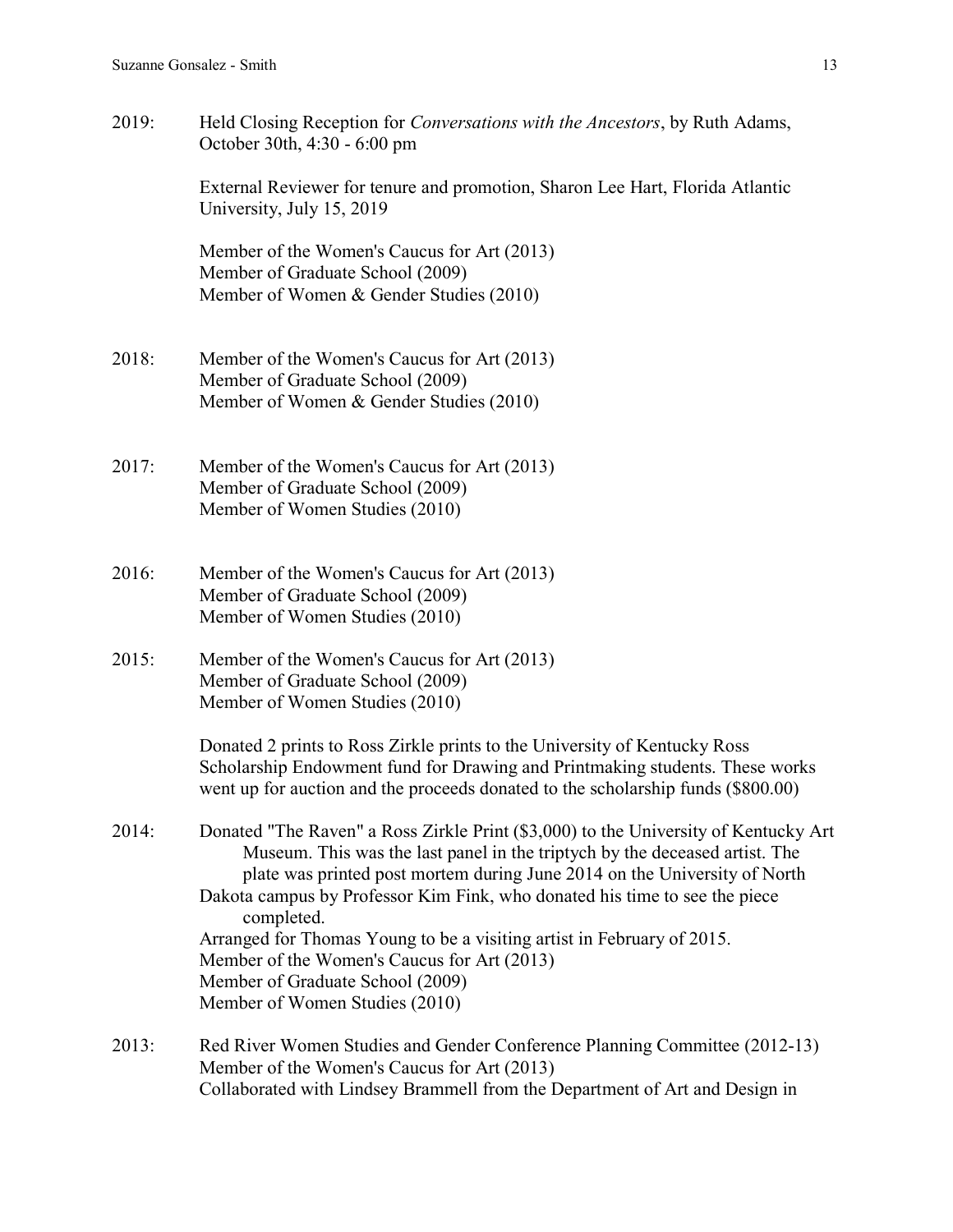creating the poster for the 13th Annual Red River Women's Studies Conference Donated "Rasputin and the Maiden" a Ross Zirkle Print (\$3,800.00) to the University of Kentucky Art Museum Granted publication rights of Ross Zirkle's work to the University of Kentucky's Art Museum as Executrix of the Estate of Ross Zirkle Participation in the Artistic Event at the Center for Community Engagement at Warren High School, Warren, MN, April 13- 27. Member of Graduate School (2009) Member of Women Studies (2010)

2012: Red River Women Studies and Gender Conference Planning Committee (2012-13) Participation in the Artistic Event at the Center for Community Engagement at Rugby High School Auditorium, Rugby ND, April 14- 28. Member of Graduate School (2009) Member of Women Studies (2010)

2011: University Senate (2010-11)

- Granted publication rights as Executrix of the Estate of Ross Zirkle to Professor Michael Ehlbeck, School of Art and Design, East Carolina University, to produce a catalog based on the 2010 exhibition "Forebearers" which contained works by Mr. Zirkle from their collection Member of Graduate School (2009) Member of Women Studies (2010)
- 2010: Collaborated with Women Studies to create the poster for their 10th Annual Red River Women's Studies Conference (one of my images was used on the poster) University Senate (2010-11) Member Graduate School (2009) Member of Women Studies (2010)
- 2009: Member Graduate School (2009)

### **Professional Associations**

NOVAK Society for Photographic Education The Print Center Vermont PhotoWorkPlace Gallery Women's Caucus for Art

### **Community Service**

2019: Brought in visiting artist Travis Linville from Elgin Community College to conduct a 3-day workshop in both large format film and wet plate processes, May 29-31 at the University of North Dakota. Open to students and the community.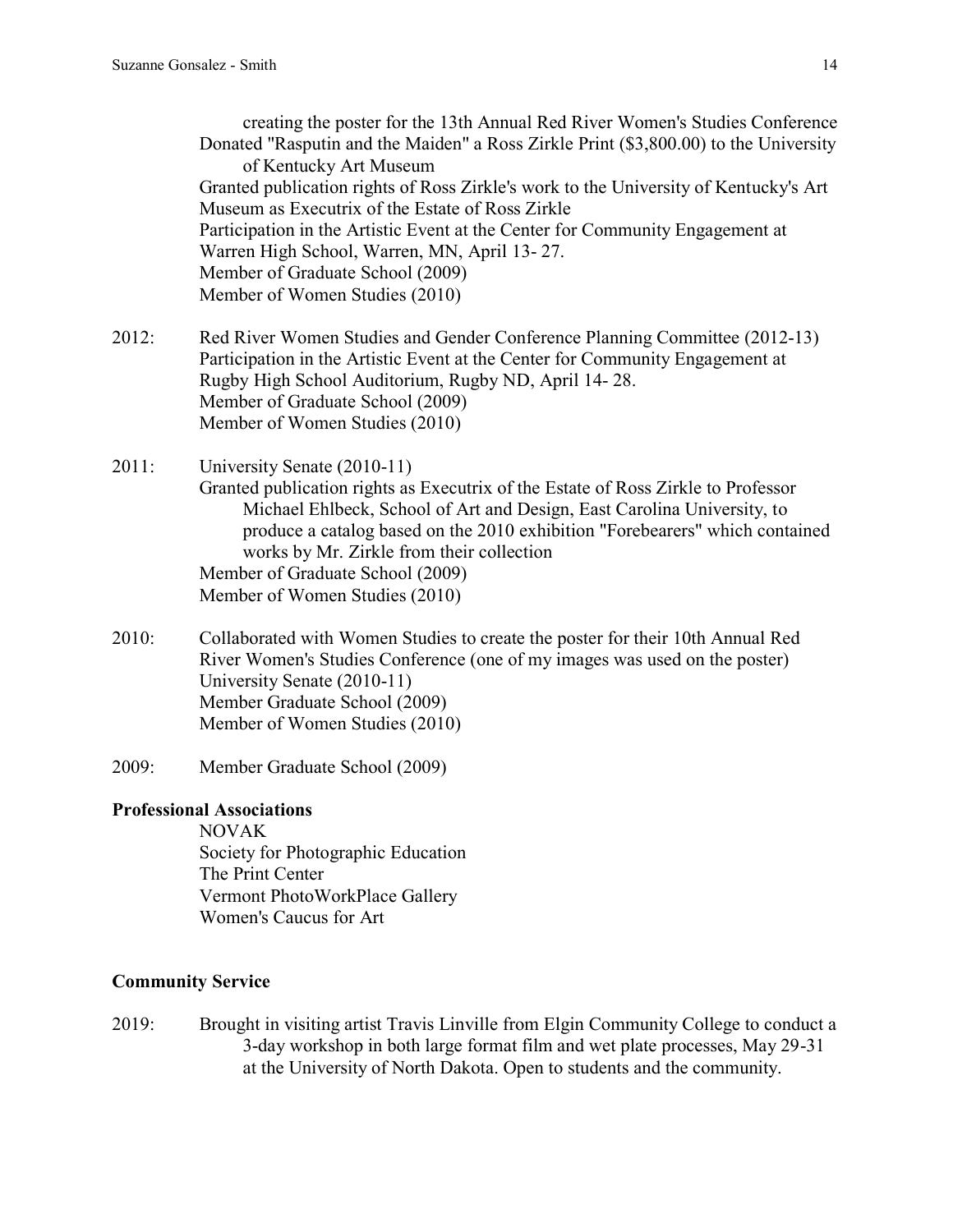| 2017: | Opening Reception, When Things Are Strange, 2017, A National Juried All Media<br>Exhibition of Oddities, Colonel Eugene E. Myers Art Gallery, University of<br>North Dakota Campus, Grand Forks, ND, October 16 - November 6th,<br>reception October 30th<br>Circle of Friends, Humane Society, "Raise Your Paws", Auction, October, donated<br>two Ross Zirkle prints                                                                                                                                                                                                                                                                                                                                                                                                         |
|-------|--------------------------------------------------------------------------------------------------------------------------------------------------------------------------------------------------------------------------------------------------------------------------------------------------------------------------------------------------------------------------------------------------------------------------------------------------------------------------------------------------------------------------------------------------------------------------------------------------------------------------------------------------------------------------------------------------------------------------------------------------------------------------------|
|       | Opening Reception for the 8 <sup>th</sup> Annual <i>Of Memory, Bone and Myth</i> Exhibition, Myers<br>Gallery, University of North Dakota, Grand Forks, ND; National Juried<br>Photography Exhibition, free and open to the public, Feb 2017<br>Organized a free and public lecture for visiting artist Aline Smithson of Lenscratch,<br>in the Paul E. Barr Memorial Room, Feb 2017                                                                                                                                                                                                                                                                                                                                                                                           |
| 2016: | Opening Reception for the $7th$ Annual <i>Of Memory, Bone and Myth</i> Exhibition, Myers<br>Gallery, University of North Dakota, Grand Forks, ND; National Juried<br>Photography Exhibition, free and open to the public, Feb<br>Organized a free and public lecture for visiting artist/critic in photography, Stephen<br>Perloff, in the Paul E. Barr Memorial Room, Feb 2016                                                                                                                                                                                                                                                                                                                                                                                                |
| 2015: | Opening Reception for the 6 <sup>th</sup> Annual <i>Of Memory, Bone and Myth</i> Exhibition, Myers<br>Gallery, University of North Dakota, Grand Forks, ND; National Juried<br>Photography Exhibition, free and open to the public, Feb 2nd<br>Organized a free and public lecture for visiting artist in photography, Thomas Young<br>in the Paul E. Barr Memorial Room, Feb 2nd 2015<br>Member of the National Humane Society (2012)<br>Donated two Ross Zirkle Prints to the local Circle of Friends Art auction (\$600.00)<br>to support their shelter and homeless animals                                                                                                                                                                                                |
| 2014: | Opening Reception for the $5th$ Annual <i>Of Memory</i> , <i>Bone and Myth Exhibition</i> , the<br>Rourke Art Museum, Moorhead, MN; National Juried Photography Exhibition,<br>free and open to the public, April<br>Member of the National Humane Society (2012)                                                                                                                                                                                                                                                                                                                                                                                                                                                                                                              |
| 2013: | Documentary Photographer, Center for Community Engagement at Warren High<br>School, Warren, MN, April 27<br>Organized a free and public lecture for visiting artist in photography, Javier<br>Carmona, in the Paul E. Barr Memorial Room (spring)<br>Participation in the Artistic Event at the Center for Community Engagement at<br>Warren High School, Warren, MN, April 13-27<br>Circle of Friends, Humane Society, "Raise Your Paws", Auction, April, donated two<br>artist prints<br>Member of the National Humane Society (2012)<br>Opening Reception for the Fourth Annual Of Memory, Bone and Myth, University of<br>North Dakota's National Juried Photography Exhibition, free and open to the<br>public, April 2013 located at The Rourke Art Museum, Moorhead, MN |
| 2012: | Participation in the Artistic Event at the Center for Community Engagement at<br>Rugby High School Auditorium, Rugby ND, April 14-28                                                                                                                                                                                                                                                                                                                                                                                                                                                                                                                                                                                                                                           |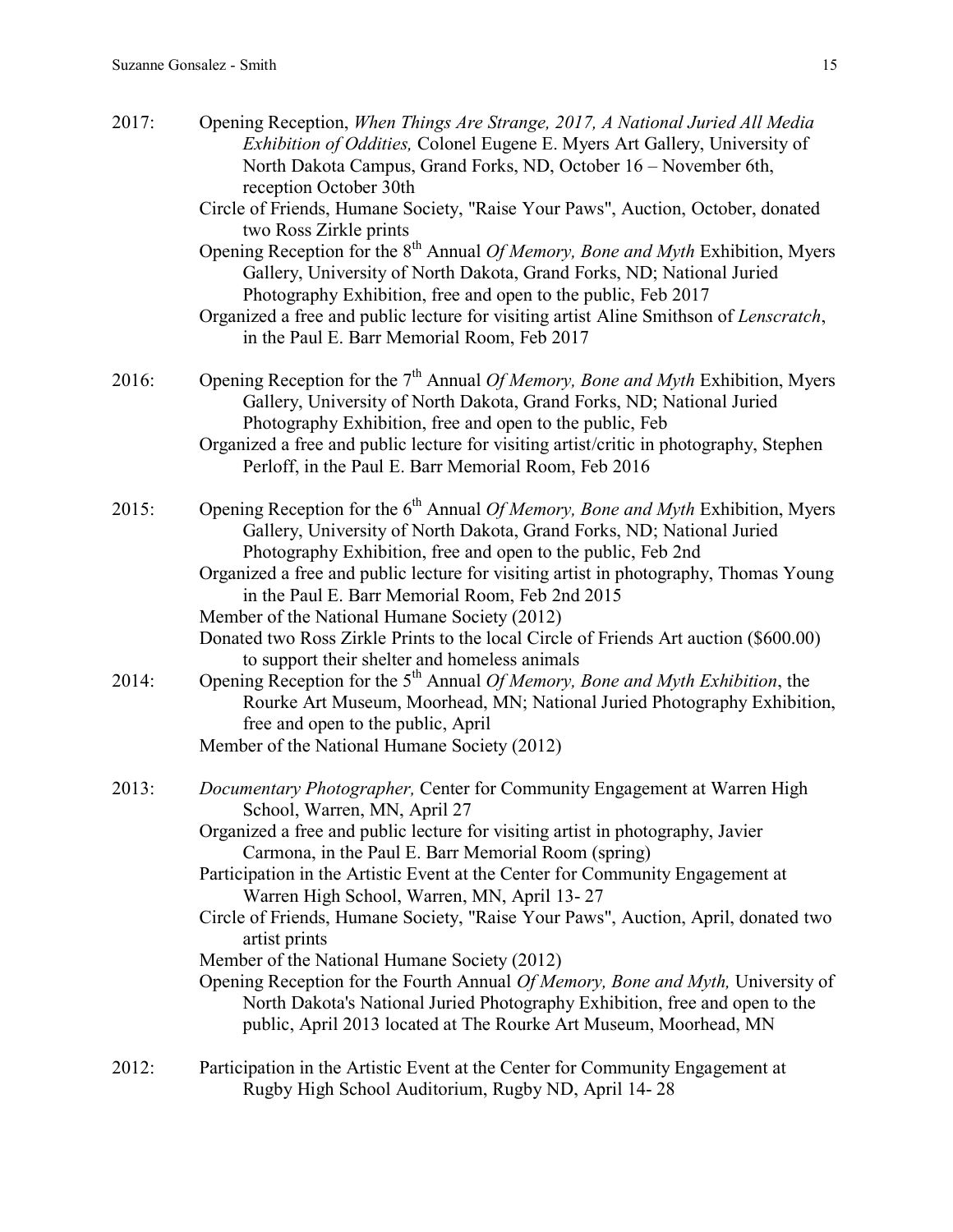Member of the National Humane Society (2012)

- Opening Reception for the Third Annual *Of Memory, Bone and Myth,* University of North Dakota's National Juried Photography Exhibition, free and open to the public April 2012 located at The Gallery at the Rourke Art Museum, Moorhead, MN
- Circle of Friends, Humane Society, "Raise Your Paws", Auction, donated two artist prints
- Organized a free and public lecture for visiting artist in photography, Julie Blackmon in the Paul E. Barr Memorial Room in October of 2012
- 2011: Circle of Friends, Humane Society, "Raise Your Paws", Auction, donated two artist prints

Opening Reception for the Second Annual *Of Memory, Bone and Myth,* University of North Dakota's National Juried Photography Exhibition, free and open to the public April 2011 located at Third Street Gallery, Grand Forks, ND

- 2010: Donated several Ross Zirkle Drawings to the University of Kentucky Art Museum Organized a free and public lecture for visiting artist in photography, Elijah Gowin, in the Paul E. Barr Memorial Room in April of 2010
	- Opening Reception for the First Annual *Of Memory, Bone and Myth,* University of North Dakota's National Juried Photography Exhibition, free and open to the public April 2010 located at the Empire Gallery, Grand Forks, ND
- 2009: Circle of Friends, Humane Society, "Raise Your Paws", Auction, donated two artist prints Donated several Ross Zirkle Prints to the University of Kentucky Art Museum
- 2008: Loaned Ross Zirkle Prints to the Mid America Print Council for Exhibition of deceased printmakers, NDSU, Fargo ND October

### **Professional Development**

| 2019: | Large Format and Wet Plate Workshop with visiting artist, Travis Linville form<br>Elgin Community College, Elgin, Illinois, May $29 - 31$                                                              |
|-------|--------------------------------------------------------------------------------------------------------------------------------------------------------------------------------------------------------|
| 2018: | <i>Medium</i> , Society for Photographic Education, Midwest Chapter, University of<br>Kentucky, Lexington, KY November $1 - 4$                                                                         |
| 2018: | Photographic Paintings workshop with photographer Fran Forman, October 1 <sup>st</sup>                                                                                                                 |
| 2014: | Collaborative Exchange, Photography in Dialog, Society for Photographic Education<br>National Conference, Baltimore, Maryland, March 6 - 9                                                             |
| 2010: | <i>Facing Diversity: Leveling the Playing Field in the Photographic Arts,</i> 47 <sup>th</sup> Society<br>for Photographic Education National Conference, Philadelphia, Pennsylvania, March<br>$4 - 7$ |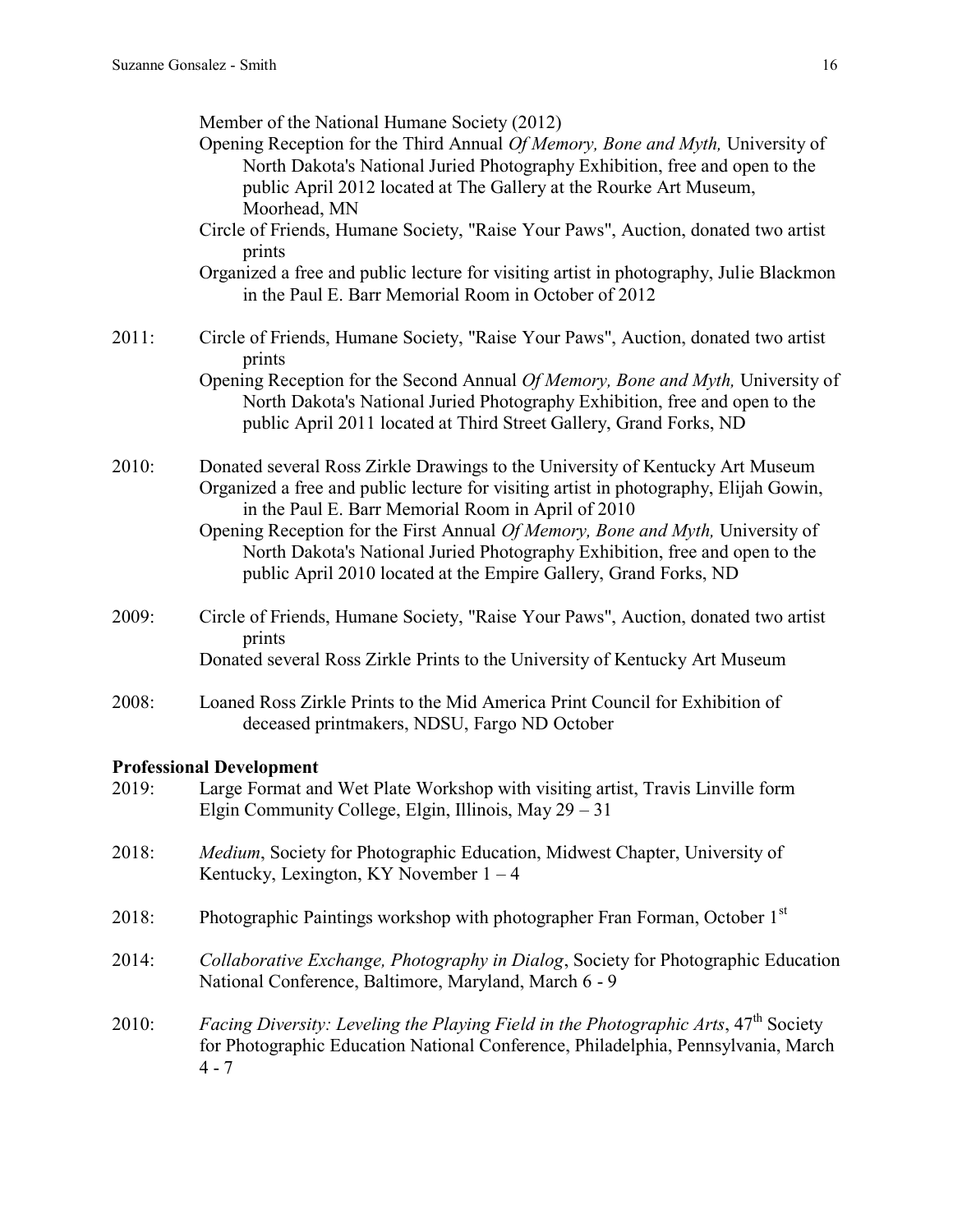### **PUBLICATIONS/ REPRODUCTIONS Juried/Refereed**

2020: *Portraits of Self-Isolation*, PhotoPlace Gallery, Middlebury, VT, Aline Smithson juror, exhibition catalog

> *Art During Covid-19, the Pandemic,* Positive Energy Art & the Charcoal Foundation, Bongora, India, coffee table book

- 2016: *4th Berlin Foto Biennial* curated by Julio Hardy, World Wide Photography, Madrid, Spain, 2016, includes photographs from the  $7<sup>th</sup>$  and  $8<sup>th</sup>$  Julia Margaret Cameron Awards, Jurors: Jill Greenberg, photographer and Laura Noble Director & Curator of LA Noble Gallery of London, (international)
- 2015: *Alternative Processes*, PhotoPlace Gallery, Middlebury, VT, Amy Holmes George, Juror (international)

*Our Stories Will Never Die Zine,* Pochino Press, Oakland, California, Juror: Xiomara Castro, Editor (Oct) (international)

 *Artist Portfolio Magazine*, National Art Exhibition USA, Issue #25 (May) (national) Juror: Editor of *Artist Portfolio Magazine*

2013: *Looking Back: The Art of Nostalgia*, Show Catalog, the PhotoPlace Gallery, Middlebury, VT, Mary Ann Lynch, juror (international)

> *Revolutionary Wo-Man,* poster image for the 13th Annual Red River Women's Studies Conference, October 2013, image picked by Kathleen Dixon, Director of Women and Gender Studies and Professor of English at the University of North Dakota (local)

*Stories We Tell,* Women's Caucus for Arts, Show Catalog, Jessica Porter, Owner of Porter Contemporary, INC, New York, NY, August 2013 (national)

2012: *The Biennial of International Photography for 2010-2011*, World Wide Photography, Madrid, Spain, March of 2012, jurors: Susan Zadeh (Netherlands) founder and publisher of Eyemazing Magazine, an international magazine for Photography; Paul Cava (USA) artist, private photography dealer, publisher and previous owner and director of Paul Cava Gallery in Philadelphia; Per Valentin (Denmark) Artist and Chairman for the Association of Danish Photography; and Alexander Scholz (Germany), art publisher and editor (international)

> Exhibition Show Card for *Saints, Goddesses, and Bodhisattvas,* Marnie Sheridan Gallery, Harpeth Hall School, Nashville, Tennessee, Marla Faith, juror (national)

Advertisement for *Saints, Goddesses, and Bodhisattvas,* Nashville Arts Magazine, October issue; Marla Faith, juror (national)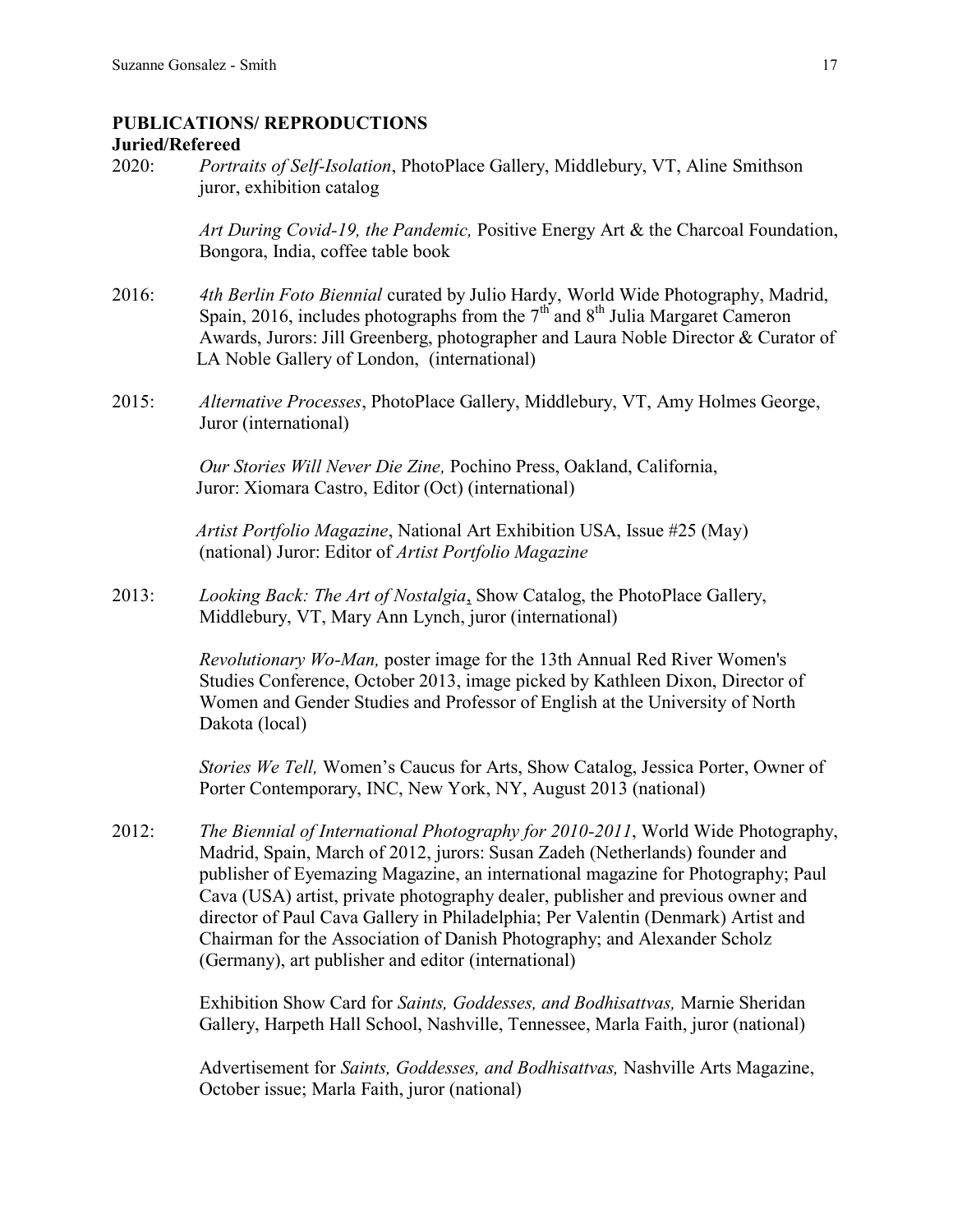| 2011: | Mix and Match Catalog, curated and juror, Klaus Postler, Hampden Gallery,<br>University of Massachusetts Amherst, Amherst, MA (international)<br>UNCANNY: Surreal Photography, Show Catalog, the PhotoPlace Gallery,<br>Middlebury, VT, Russell Joslin, juror (national)                                                                                                                                                                               |
|-------|--------------------------------------------------------------------------------------------------------------------------------------------------------------------------------------------------------------------------------------------------------------------------------------------------------------------------------------------------------------------------------------------------------------------------------------------------------|
| 2010: | World Wide Photography 2009 Gala Awards Annual Publication of International<br>Photography, Madrid Spain, December 2010, jurors: Susan Zadeh, founder and<br>publisher of Eyemazing Magazine, an international magazine for Photography; Chris<br>Steele-Perkins, Magnum; Tim Anderson, editor of the Red Dog Journal of<br>Photography; and Brooks Jenson, publisher of Lenswork Magazine for Photography<br>and the Creative Process (international) |
|       | <i>Tapiz de Sueños</i> , poster image for the 10 <sup>th</sup> Annual Red River Women's Studies<br>Conference, October 2010, image picked by Kathleen Dixon, Director of Women and<br>Gender Studies and Professor of English at the University of North Dakota (local)                                                                                                                                                                                |
| 2009: | Artists' Showcase Portfolio Show Volume 2, Issue 1, The Center for Fine Art<br>Photography, Fort Collins, CO (international)                                                                                                                                                                                                                                                                                                                           |
| 1000  | $\sim$ 1. 1. 0. 1. 1. 1. 1. 1.<br>$\mathbf{r}$ $\alpha$ $\mathbf{r}$ $\mathbf{n}$ $\alpha$ $\mathbf{r}$ $\mathbf{r}$                                                                                                                                                                                                                                                                                                                                   |

1999: Summer Issue of *The Photo Review,* a critical journal of national and international photography, Langhorne, PA (international)

## **Non-Juried/Refereed**

- 2018: *Lenscratch: The States Project,* Editor, Meghan Kirkwood, Assistant Professor, North Dakota State University, Interviewed on May 10th, 2018 as part of the Photographers of North Dakota. Published December 12, 2018 and now archived under *The States Project*.
- 2013: Exhibition Catalog for the Fourth Annual of Memory, Bone and Myth Photography Exhibition, published by the Rourke Art Gallery, Rourke Museum of Art, April, Suzanne Gonsalez-Smith, Curator (local)
- 2012: Exhibition Catalog for the Third Annual of Memory, Bone and Myth Photography Exhibition, published by the Rourke Art Gallery, Rourke Museum of Art, April, curator, Suzanne Gonsalez-Smith (local)
- 2010: *Artist Slide Show, 2010 Red River Women's Study Conference*, posted online in December of 2010,<http://oldwww.und.edu/dept/women/rrwsc/2010/slideshow.html> (local)
- 2003: *Women in the Arts,* Slides of work part of a lecture given by Graciela Kartofel, The Hague, Odenax Auditorium, February 12, 2003 (international)

*-In Art: Images Are More Than Just That,* Slides of work part of a lecture given by Graciela Kartofel, University of Veracruz, Xalapa, Mexico, February 22, and March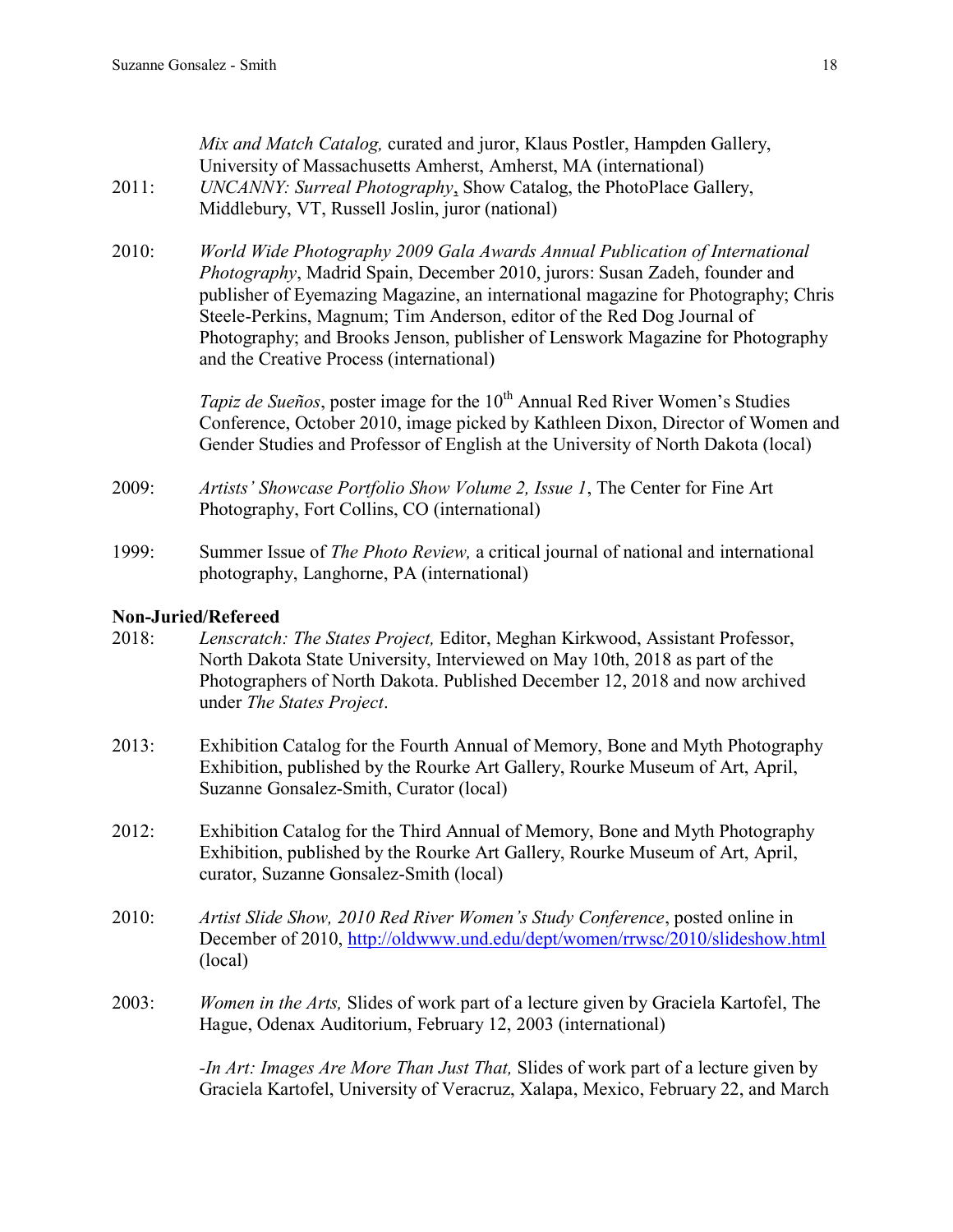### 27, 2003 (international)

## **EXHIBITIONS Juried/Refereed**

2020: *The Art of Photography:* A curated, International Photography Exhibition by Zsolt Batori, Director of PH21 Photography Gallery, presented in Rome, Italy, in collaboration with KromArt Gallery and Centro Sperimentale di Fotografia Adams, a renowned Italian Centre for Photography, October 9 - 30, 2020 *Monochromatic*, an International Exhibition by the curator, Zsolt Batori, Director PH21 Photography Gallery , Budapest, Hungary, August 27 - September 16 (international)

> *Portraits of Self - Isolation Exhibition* (online gallery) Photo Place Gallery, Middlebury, VT, Juror: Aline Smithson, July  $30^{th}$  – August  $20^{th}$  (international)

*Art During Covid-19, the Pandemic,* Positive Energy Art & the Charcoal Foundation, online exhibition, July 15 - 31, juried by Dr. Prakash Kishore, Mr. Mawat Lertsawaengkit and Mr Youenmo Koo

*Portraits Without Faces,* an International Exhibition by the curator, Zsolt Batori, Director PH21 Photography Gallery, Budapest, Hungary, July 2 - 25, *\*\*Won Honorable Mention\*\**(international)

*CorpoRealities*, an International Exhibition by the curator, Zsolt Batori, Director PH21 Photography Gallery, Budapest, Hungary, March 12 - April 4 (international)

2019: *Solo Exhibition Competition* , December, 2019, Juror, Zsolt Batori, Director PH21 Photography Gallery, Budapest, Hungary, *\*\*Awarded Honorable Mention\*\**(international)

> *Magnificat Exhibition:* An exhibition commemorating the centenary of women's suffage by North Dakota women artists. This exhibition worked in collaboration with the MSU Choir; Curated by MSU faculty, November 14 - December 5, Walter Piehl Gallery, Northwest Arts Center, Minot State University (regional)

*There's Still Life in Still Lifes,* 311 Gallery, 311 West Martin, Street, Raleigh, NC, *Awarded an Honorable Mention*

*Stranger Than Fiction Exhibition,* an International Group Exhibition Curated by Loosen Art, May 2nd - June 6th, 109 pieces accepted out of 1079 submitted, Millepiani Exhibition Space, Rome, Italy

2018: *Medium*, Members Juried Exhibition, MWSPE, juror: Gerald Slota, Bolivar Art Gallery, School of Art & Visual Studies, University of Kentucky, Lexington, KY,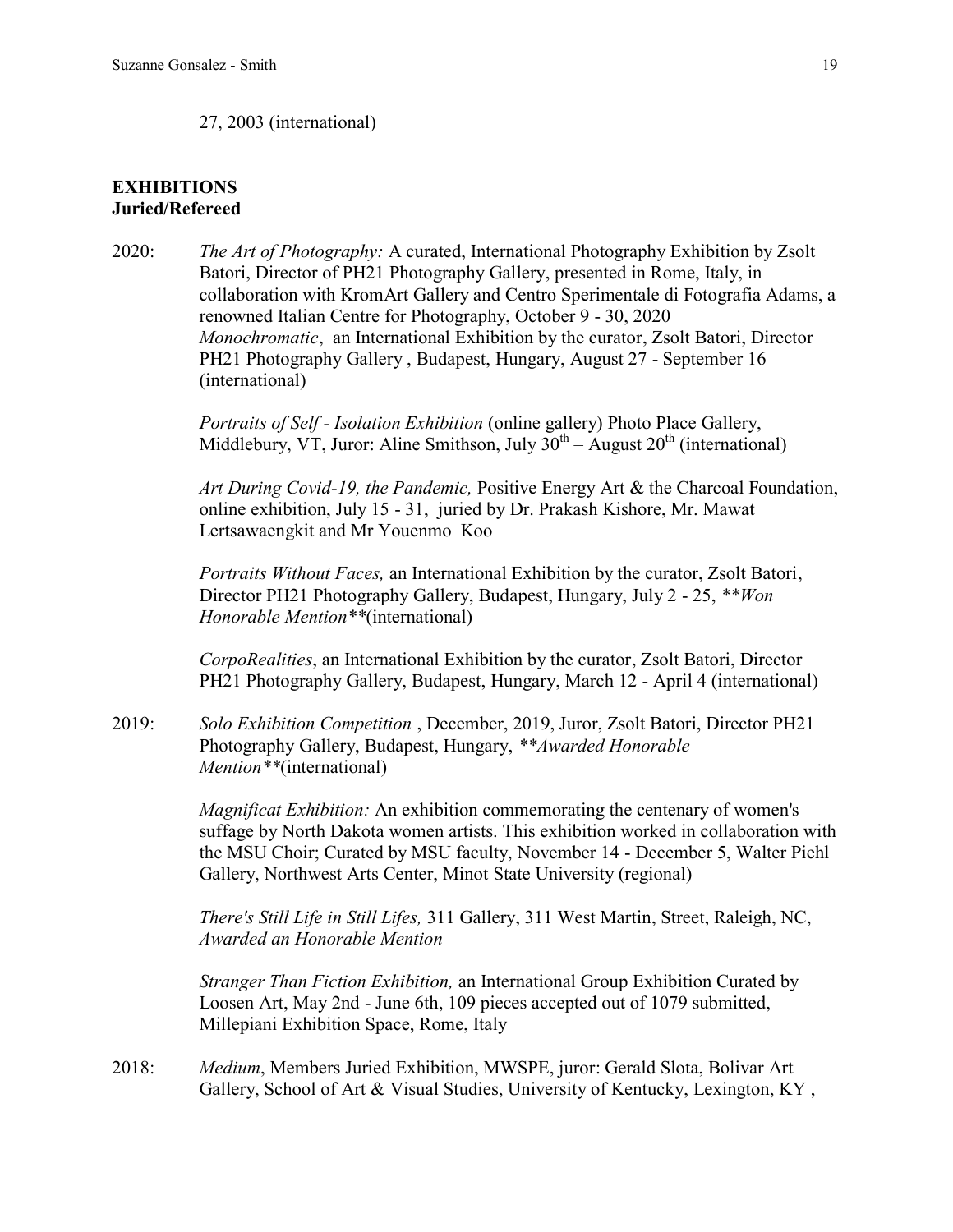November 1- 4th

*2018 Hot New Pics Show,* Midwest Center for Photography, Juror, Linda Robertson, Gallery Director, September 28 - October 2nd (international)

*State of the Union Exhibition,* North Dakota State University, Juror: Grace Ali, faculty at the Tisch School of the Arts at New York University, January 20th - March 1st, Fargo, ND (regional)

2017: *2017 Hot Picks Show*, Midwest Center for Photography, Juror: Linda Robertson, Gallery Director, August 25 - September 8th, 2017, Wichita, KS (international)

> *Lost Childhood,* three person exhibition: Suzanne Gonsalez, Kathryn Johnson & Taryn Wells, Kirkland Art Center, Clinton, New York, June 13 – July 15th (international)

2016: *4 th Edition of the International Biennial of Fine Art and Documentary Photography,* Including the 7th & 8th Editions of the Julia Margaret Cameron Award Winners & Finalists, Jurors: Jill Greenberg, photographer and Laura Noble Director & Curator of LA Noble Gallery of London, Curator Julio Hardy, exhibition space is the Palazzo Italia located in Unter den Linden 10, in the heart of Berlin, Germany and close to the Brandenburg Tor (International) October 4 - 29

 2016 Hot New Pics Show, Midwest Center for Photography, Juror: Linda Robertson, Gallery Director, MCP, August  $28<sup>th</sup>$  – September  $11<sup>th</sup>$ , Wichita, KS (international)

> *The Second Annual Allegany National Photo Competition*, The Saville Gallery, Maryland, April 8 – April 30<sup>th</sup>, 2016, Juror, Stephen Perloff

- 2015- 11th National Competition, Fotofoto Gallery, Juror: Stephen Perloff, Editor and
- 2016: founder of the Photo Review, Huntington, NY, December 9th January 2nd
- 2015: *Hot New Pics*, Midwest Center for Photography, Juror: Linda Robertson, Gallery Director, MCP, August  $28<sup>th</sup>$  – September  $11<sup>th</sup>$ , Wichita, KS (international)

 *Alternative Processes*, Photo Place Gallery, Middlebury, VT, Juror: Amy Holmes George, June  $30^{th}$  – July 24<sup>th</sup> (international)

2014: *Art of Women*, Artist Table, Acme. MI, Juror: Michaela Mende Janco, International; 252 selections by women artists out of 350 submitted from 30 different countries

> *79th Annual Cooperstown National Art Exhibition*, Cooperstown Art Association, Cooperstown, NY; juror: Sondra Freckelton chose 132 works out of 391 submitted, July 11 - August 15th

*Celebrate with Color*, National Juried Exhibition at the Fredericksburg Center for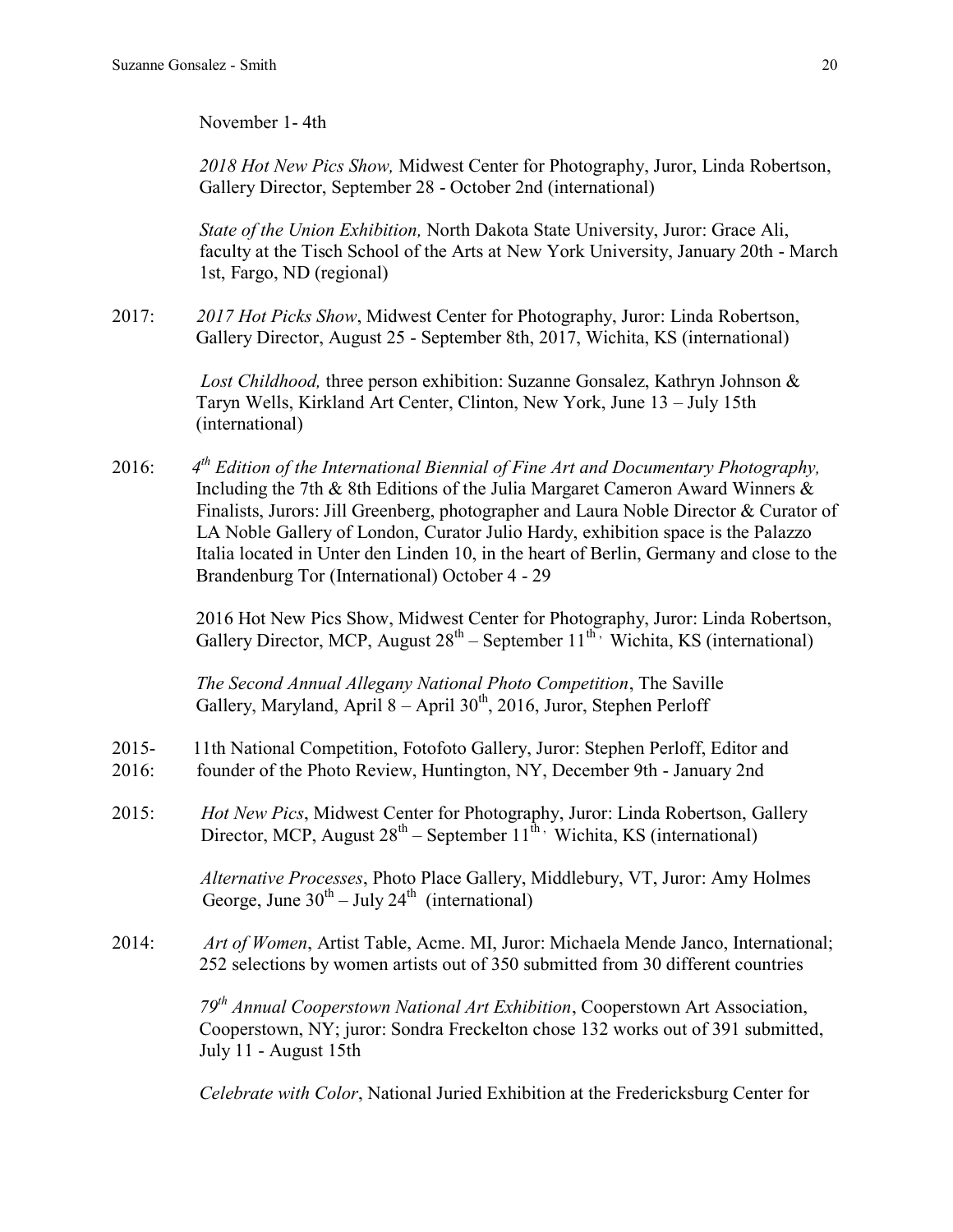Creative Arts; juror: Emma Lou Martin, awarded second place, July 2014

2013: *Stories We Tell,* Women's Caucus for Arts, The Phoenix Gallery, New York City, NY, Juror: Jessica Porter, Owner of Porter Contemporary, INC, New York, NY, September  $4 - 28<sup>th</sup>$  (national)

> *The 2013 Midwest Photo Emerge,* The Midwest Center for Photography, April 26 - May 10th, Wichita, Kansas, Awarded an Honorable Mention, Linda Robinson, Gallery Director, Midwest Center for Photography, juror (national)

*Looking Back: The Art of Nostalgia*, Annex Gallery of the PhotoPlace Gallery, Middlebury, VT, August 13 - September 6th, Mary Ann Lynch, juror (international)

2012: *WorldWide Photographic Biennial Exhibition* of the Jacob Riis, Julia Margret Cameron and Pollux Awardees and Finalists from 2010 - 2011, Borges Cultural Center, Buenos Aires, Argentina, January 19 - February 27th, 2012, juried by an international panel of jurors: Susan Zadeh (Netherlands) founder and publisher of Eyemazing Magazine, an international magazine for Photography; Paul Cava (USA) artist, private photography dealer, publisher and previous owner and director of Paul Cava Gallery in Philadelphia; Per Valentin (Denmark) Artist and Chairman for the Association of Danish Photography; and Alexander Scholz (Germany), art publisher and editor (international)

> *Saints, Goddesses, and Bodhisattvas,* Marnie Sheridan Gallery, Harpeth Hall School, Nashville, Tennessee, three pieces of mine were accepted; October 22 - December 14, *Awarded Best of Show,* juror, Marla Faith (national)

> *Portfolio Showcase, Suzanne Gonsalez-Smith & Julie Brook Alexander,* Davis Orton Gallery, Hudson, NY, June 29 - July 29; portfolio on exhibition: *Alchemic Vanitas*, Karen Davis, Gallery Director of Davis Orton Gallery, juror (national)

*Photowork 12, the 25th Annual National Juried Photography Exhibition,* Barrett Art Center, Poughkeepsie, NY, juror: Susan Thompson of the Guggenheim Museum, May 12 - July 7 (national)

*Repurposing Narratives,* 4 artist exhibition: Suzanne Gonsalez-Smith, Andrew Rieder, Sam Selou and Tamara Staser-Meltzer, Buckham Gallery, Flint, MI, January 13 – February  $4<sup>th</sup>$ , 2012, jurors: Sam Huff, Executive Director of Buckham Gallery and Monica Snyder, Assistant Director of Buckham Gallery (national)

- 2012- *Mix & Match Traveling National Exhibition*, Hampden Gallery, University of 2011: Massachusetts, Amherst, MA, December  $11^{th}$ , 2011 – February 20<sup>th</sup>, 2012, Klaus Postler , juror: Anne Laprade, curator (national)
- 2011: *Mix & Match Traveling International Exhibition*, Atelier 030202, Bucharest, Romania, June  $10^{th} - \text{July } 10^{th}$ , Klaus Postler, juror: Anne Laprade, curator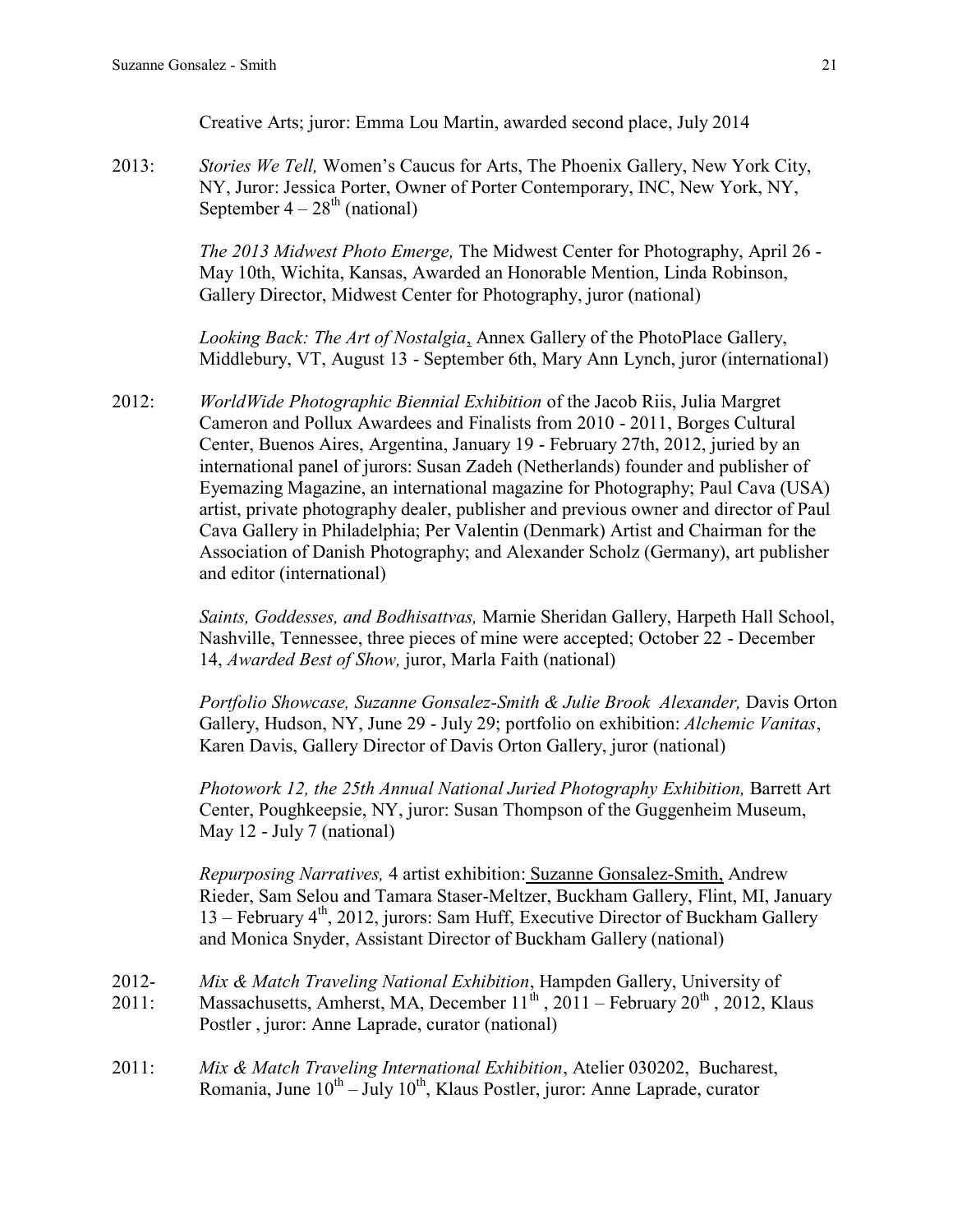(international)

*UNCANNY: Surreal Photography*, Annex Gallery of the PhotoPlace Gallery, Middlebury, VT, November 2011 - December 2011, Russell Joslin, juror (national)

*Abstractions: Fredericksburg Center for the Arts*, A partner of the Virginia Museum of Art, May  $1<sup>st</sup> - May 27<sup>th</sup>$ , Joseph Di Bella, distinguished Professor of Art, University of Mary Washington in Fredericksburg, VA, juror, *awarded an Honorable Mention* (national)

2010: *2009 World Wide Photography Gala Awards,* Circulo de Bellas Artes (The Circle of Fine Arts) Madrid, Spain June  $21^{st} - 27^{th}$  2010; 187 images picked from 3,180 entries from 23 different countries out of 47 different countries entered. jurors: Susan Zadeh, founder and publisher of Eyemazing Magazine, an international magazine for Photography; Chris Steele-Perkins, Magnum; Tim Anderson, editor of the Red Dog Journal of Photography; and Brooks Jenson, publisher of Lenswork Magazine for Photography and the Creative Process (international)

> *Nude 2010*, Lexington Art League, Lexington, KY, January 16 – March 27, Esther Randall & Boris Zakic jurors; 85 works selected out of 1,100 submitted for exhibition (national)

- 2010- *Serious and Playful Side of Light,* Stillpoint Gallery, Brunswick, Maine, December 2009: 2009 – February 2010, Christine Brooks, gallery owner, juror (national)
- 2009: *National Photography '09*, The Main Street Gallery, Groton, NY, October 29 November 29, jurors: Wilka Roig and Roger Smith (national)

*REMAINS* (solo exhibition)*,* The Center for Fine Art Photography, Fort Collins, Colorado, November  $6<sup>th</sup>$  – November  $28<sup>th</sup>$ , Juror, Rixon Reed is the founder of Photo-Eye and the owner of Photo-Eye Gallery in Santa Fe, New Mexico (international)

2006: *On the Edge,* Center for Fine Art Photography, Fort Collins, Colorado, juror: Stephen Perloff, Editor of the Photo Review (international)

> *49th Annual Chautauqua National Exhibition of American Art,* Chautauqua Center for the Visual Arts, Chautauqua, New York, juror: Louis Grachos, Director of the Albright Knox Museum of Art (national)

2005: *Gallery International Figurative Competition,* Gallery International, Baltimore, MD, Contemporary Chinese painter Hai-ou Hou, juror (international)

> *Social Scan: the Authentic Image!* The Lexington Art League, Lexington, KY, Russell Joslin, Editor and Publisher of SHOTS MAGAZINE, selected 44 photographs from 200 submittals for the exhibition (national)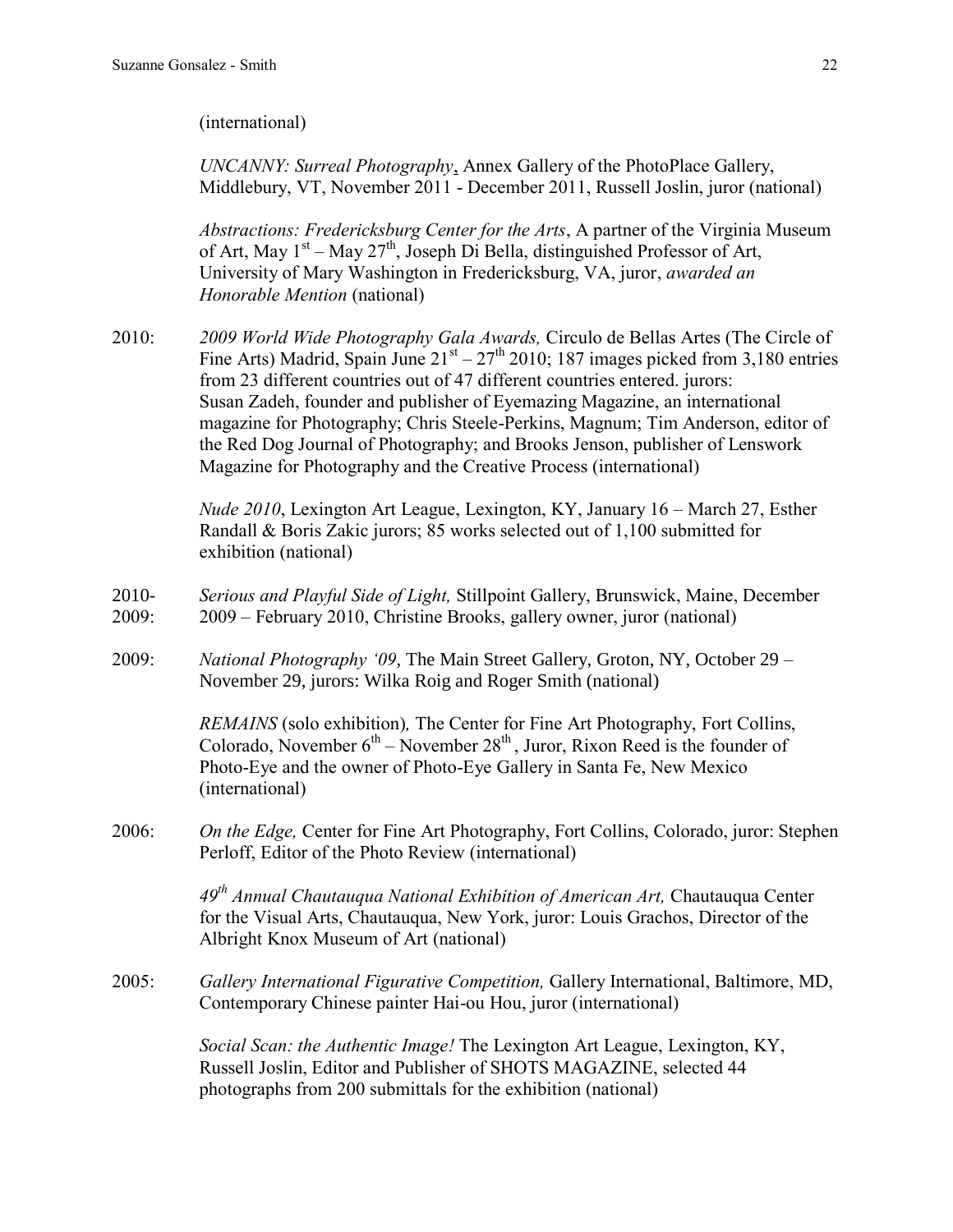*48th International Award Exhibition,* San Diego Art Institute, San Diego, CA; only 98 artworks chosen from a field of 1400 images submitted from the USA and 11 other countries by juror, Derrick R. Cartwright, the new Director of the San Diego Museum of Art (international)

2004: *47th Chautauqua National Exhibition of American Art,* Chautauqua Center for the Visual Arts, Chautauqua, NY, juror: Donald Kuspit, art critic and professor of art history and philosophy at SUNY-Stony Brook. Mr. Kuspit selected 75 pieces for the exhibition out of 1600 images. *Awarded the Don Haug Memorial Award* (national)

> *The Nude 2004,* Lexington Art League, Lexington, KY, juror: Michael Markowitz, art instructor from 23rd Street Studio in San Francisco (national)

2003: *Islands In the Stream: Stream of Consciousness,* A Juried National Exhibition, Union Street Gallery & Studio Complex. Chicago Heights, IL, Juror: Ruth Crnkovich, Director of Exhibit and Artist Services at Northern Indiana Arts Association, Munster, IN (national) *The Nude 2003,* Lexington Art League, Meridian Gallery, Lexington, KY Juror: Gary Chapman, painter and Associate Professor of Art at the University of Alabama at Birmingham (national)

2002: *Biennial 2002: Peninsula Fine Arts Center,* 101 Museum Drive, Newport News, Virginia. Juror: Philip Pearlstein, painter

> *The Nude 2002: The 16th Annual Juried Exhibition,* Loudoun House Gallery, 209 Castlewood Drive, Lexington, Kentucky; juror: Sharon Hunter, Vice President for Academic Affairs, Lyme Academy of Fine Arts (national)

2001: *45th Annual International Exhibition,* San Diego Art Institute, San Diego, CA; juror: Bram Dijkstra, internationally noted critic, art advocate/collector, honored Professor at the University of California, San Diego, art essayist and author (international)

> *4th International Exhibition,* Studio 4 West Art Gallery, Piermont, NY, Juror: Graciela Kartofel, international art critic and curator, *awarded Third Place*  (international)

> *Cambridge Art Association National Prize Show,* Cambridge Art Association, Cambridge, MA, Juror: Maxwell L. Anderson, Director, Whitney Museum of American Art, New York, NY (national)

2000: *Delta National Small Prints 2000,* Arkansas State University, State University, AK, Juror: Mark Pascale, Associate Curator, Department of Prints and Drawings (national)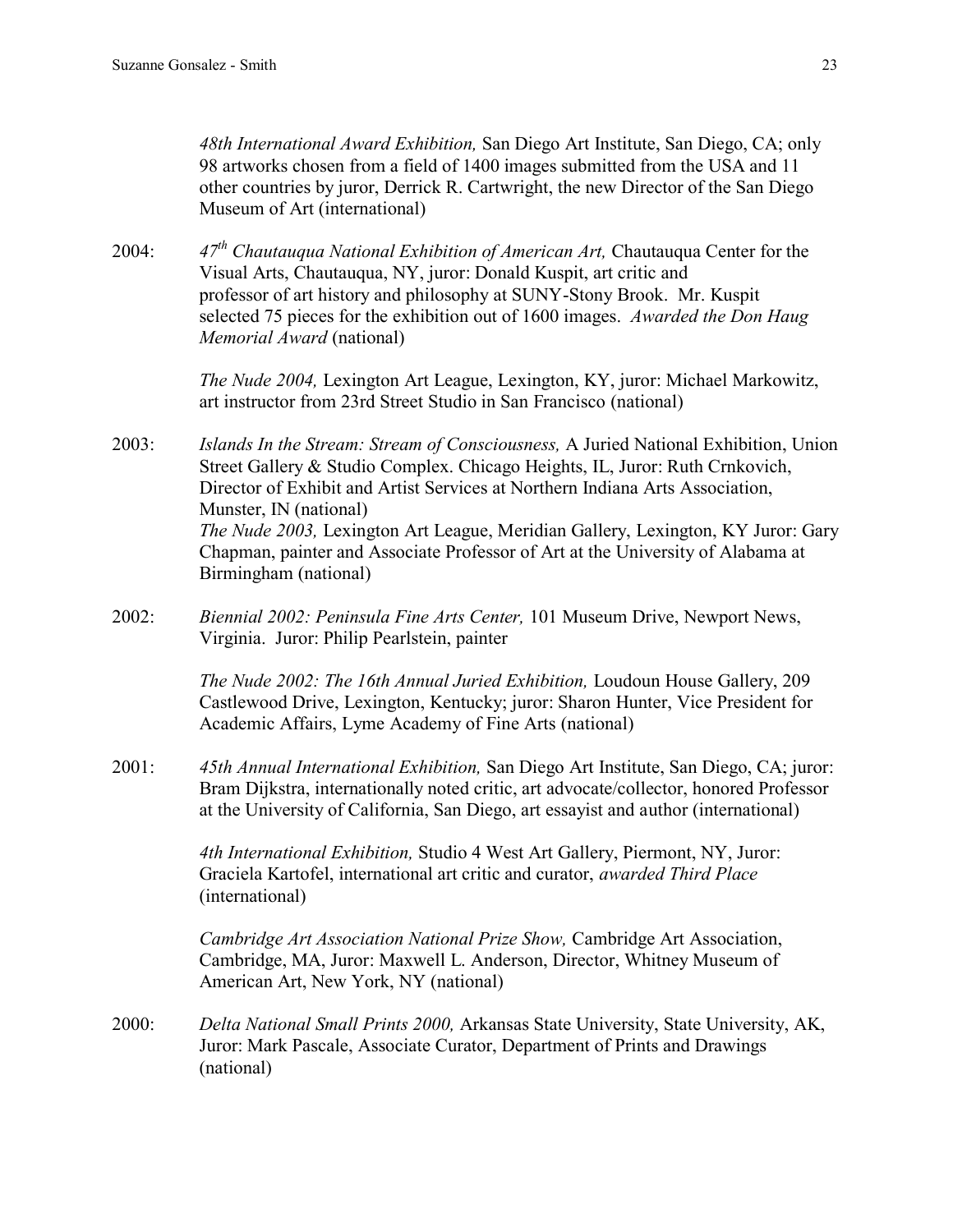1999: *4th Annual All Media Show,* Eklektikos Gallery, Washington, D.C., Juror: Barbara Januszkiewiez (national)

*The Nude'99 , National Juried Exhibition*, Lexington Art League, Lexington, KY

1998: *41st National Exhibition of American Art*, Chautauqua Center for the Visual Arts, Chautauqua, NY, Juror: Marc Mayer, *awarded the Madame Shao Feng Sheng Award* (national)

> *The Georgetown Annual International Art Exhibition,* Fraser Gallery, Washington, D.C.; Juror: Barbara Januszkiewiez (international)

*The Nude'98 , National Juried Exhibition*, Lexington Art League, Lexington, KY

1997: *Juried Student Show,* The University of New Mexico, Albuquerque, NM, Juror: Rebecca Solnit, Visiting Lecturer from the San Francisco Art Institute, *award Best of Show*

# **Non-Juried/Non-Refereed**

- 2021: 3-Person Faculty Exhibition, Myers Gallery, UND, February 2021
- 2020: Faculty Exhibition, Myers Gallery of Art, UND, Fall semester
- 2018- *Still Life*, The Photo Review, Curator: Stephen Perloff, December 2018 December 2019 2019 (international)
- 2018: *Constructed,* The Photo Review, Curator: Stephen Perloff, January December 2018 (international)
- 2017: *Curator's Piece, When Things Are Strange, 2017, A National Juried All Media Exhibition of Oddities,* Colonel Eugene E. Myers Art Gallery, University of North Dakota Campus, Grand Forks, ND, October 16 – November 6th

*Curator's Piece, Eighth Annual Of Memory, Bone and Myth Photography Exhibition*, Colonel Eugene E. Myers Art Gallery, University of North Dakota Campus, Grand Forks, ND, February

2016: *Curator's Piece, Seventh Annual Of Memory, Bone and Myth Photography Exhibition*, Colonel Eugene E. Myers Art Gallery, University of North Dakota Campus, Grand Forks, ND, February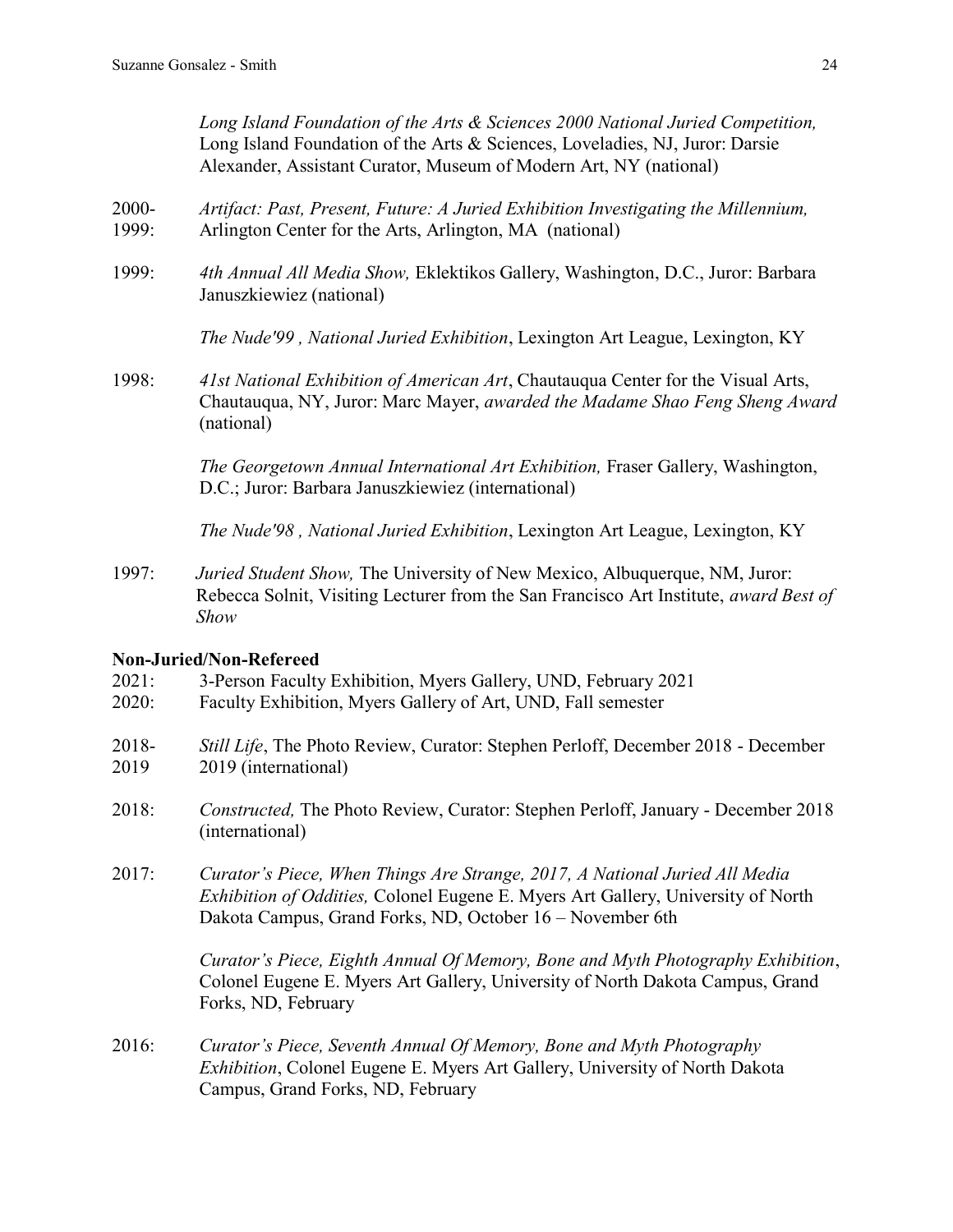- 2015-: *Still Life,* The Photo Review, curator, Stephen Perloff
- 2016 (international) Dec 2015 Dec 2016
- 2015: *Curator's Piece, Sixth Annual Of Memory, Bone and Myth Photography Exhibition*, Colonel Eugene E. Myers Art Gallery, University of North Dakota Campus, Grand Forks, ND, February
- 2014: *Curator's Piece, Fifth Annual Of Memory, Bone and Myth Photography Exhibition*, Colonel Eugene E. Myers Art Gallery, University of North Dakota Campus, Grand Forks, ND, February

*Children,* The Photo Review, June 12th - December 12th 2014, Stephen Perloff, curator (international)

*Constructed*, The Photo Review, June 12th - December 12th 2014, Stephen Perloff, curator (international)

2013: *The Exquisite Uterus Project,* Union Art Gallery [of the University of Wisconsin](http://www.aux.uwm.edu/union/art_gallery/)  [Milwaukee,](http://www.aux.uwm.edu/union/art_gallery/) September 20-October 11, curators: Helen Klebesadel, University of Wisconsin System Administration and Alison Gates, University of Wisconsin-Green Bay

> *Curator's Piece, Fourth Annual of Memory, Bone and Myth Photography Exhibition*, The Rourke Art Museum, Moorhead, MN, March 22nd - June 3rd (national)

> *The Exquisite Uterus Project,* University of Wisconsin-Madison, Madison, WI, March, curators: Helen Klebesadel, University of Wisconsin System Administration and Alison Gates, University of Wisconsin-Green Bay

*Artist Event*, Center for Community Engagement, Group Exhibition with various regional artists as well as artists from the University of North Dakota's Print Collection area, Warren High School, Warren, MN April 13 - 27 (regional)

*Out of the Past,* The Photo Review, February15th - December 15th 2013, Stephen Perloff, curator (international)

2012: *The Exquisite Uterus Project,* Shown as part of the exhibition entitled, *Power, Politics and Performance: Gender, Art and Resistance Exhibition,* September 4 - October 7 at Gail Floether Steinhilber Art Gallery, University of Wisconsin-Oshkosh, curators: Helen Klebesadel, University of Wisconsin System Administration and Alison Gates, University of Wisconsin-Green Bay

> *Artist Event,* Center for Community Engagement, Exhibited ten framed pieces with various regional artists as well as artists from the University Print Collection area, Rugby High School Auditorium, Rugby ND, April 14 - 28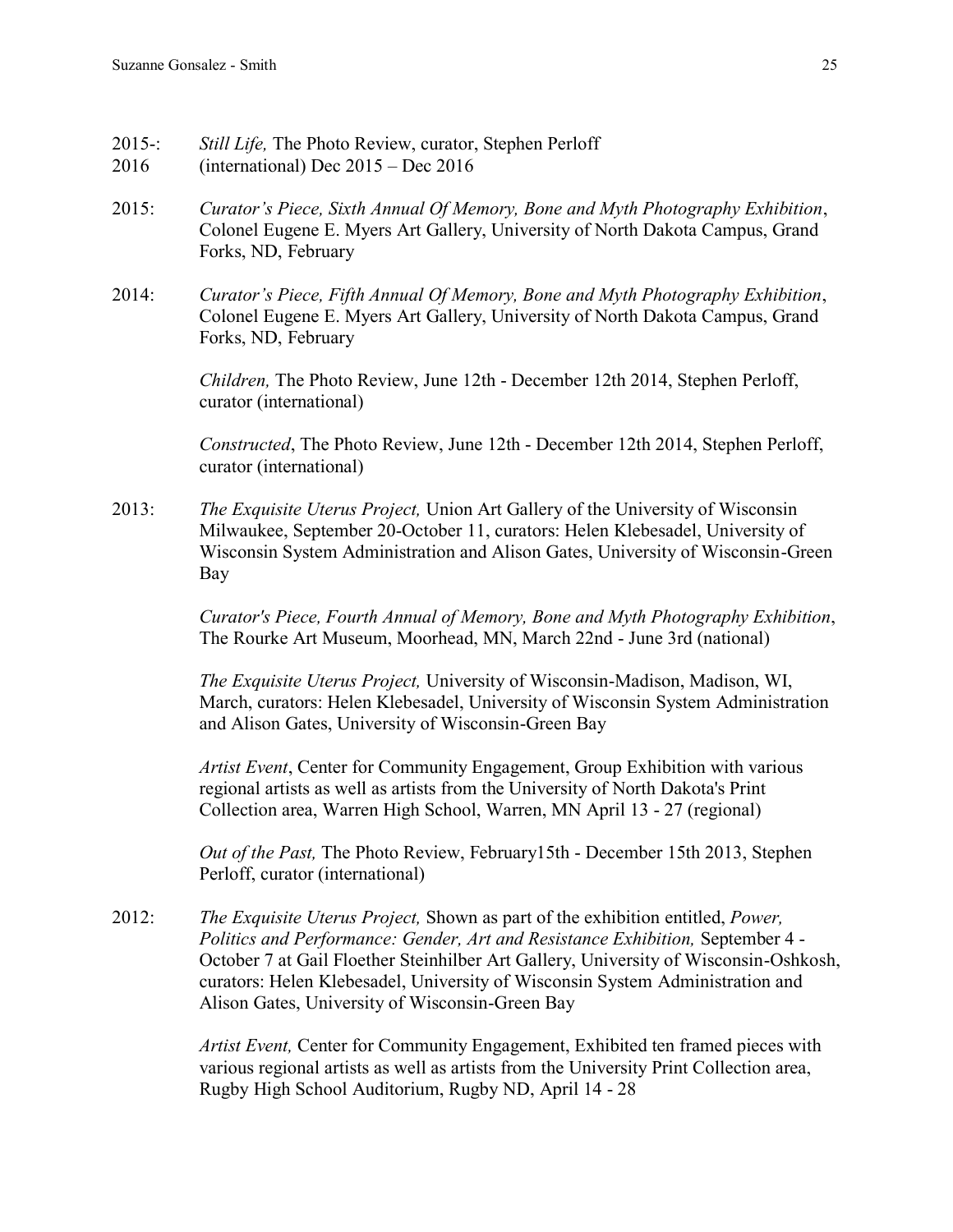*Of Memory, Bone and Myth*, University of North Dakota's Third Annual National Photography Exhibition, The Art Gallery at the Rourke Art Museum, Moorhead, MN, April 13 - May 13, Suzanne Gonsalez-Smith, curator

*The Exquisite Uterus Project,* Woman Made Gallery, Chicago, IL, January, curators: Helen Klebesadel, University of Wisconsin System Administration and Alison Gates, University of Wisconsin-Green Bay

*The Body Exhibition*, February 15th - December 15th 2012, Stephen Perloff, curator (international)

2011: Faculty Exhibition, Myers Gallery, University of North Dakota

*Of Memory, Bone and Myth*, University of North Dakota's Second Annual National Photography Exhibition, Third Street Gallery, Grand Forks, ND, Suzanne Gonsalez-Smith, curator

2010: *Spring Fantasy*, East Grand Forks Campbell Library, Minnesota, April 19<sup>th</sup> – May 22

> *Of Memory, Bone and Myth*, University of North Dakota's First Annual National Photography Exhibition, Empire Gallery, Grand Forks, ND, Suzanne Gonsalez-Smith, Curator

*Faculty Exhibition*, Myers Gallery, University of North Dakota, January

- 2006 *Familia,* State Theatre Gallery located in the Historic Kentucky Theatre, Lexington, KY, in conjunction with the Kentucky Women Writers Conference
- 2005: *Angels and Demons: A Solo Exhibition of Archetypes for the 21st Century*, Gallerie Soleil, Lexington, KY
- 2004: *Contemporary Altars*, State Theatre Gallery located in the Historic Kentucky Theatre, Lexington, KY
- 2001: *View: Perspectives of Four Women*, Gallerie Soleil, Lexington, KY

 *-She By Her: Images of Women by Women*, President's Room, Singletary Center for the Arts, Lexington, KY

2000: *Reverse Raffle Exhibition*, Lexington Art League, Lexington, KY, *awarded a Merit Award*

> *The River of Styx: Master of Fine Arts Solo Exhibition*, The Tuska Gallery, University of Kentucky, Lexington, KY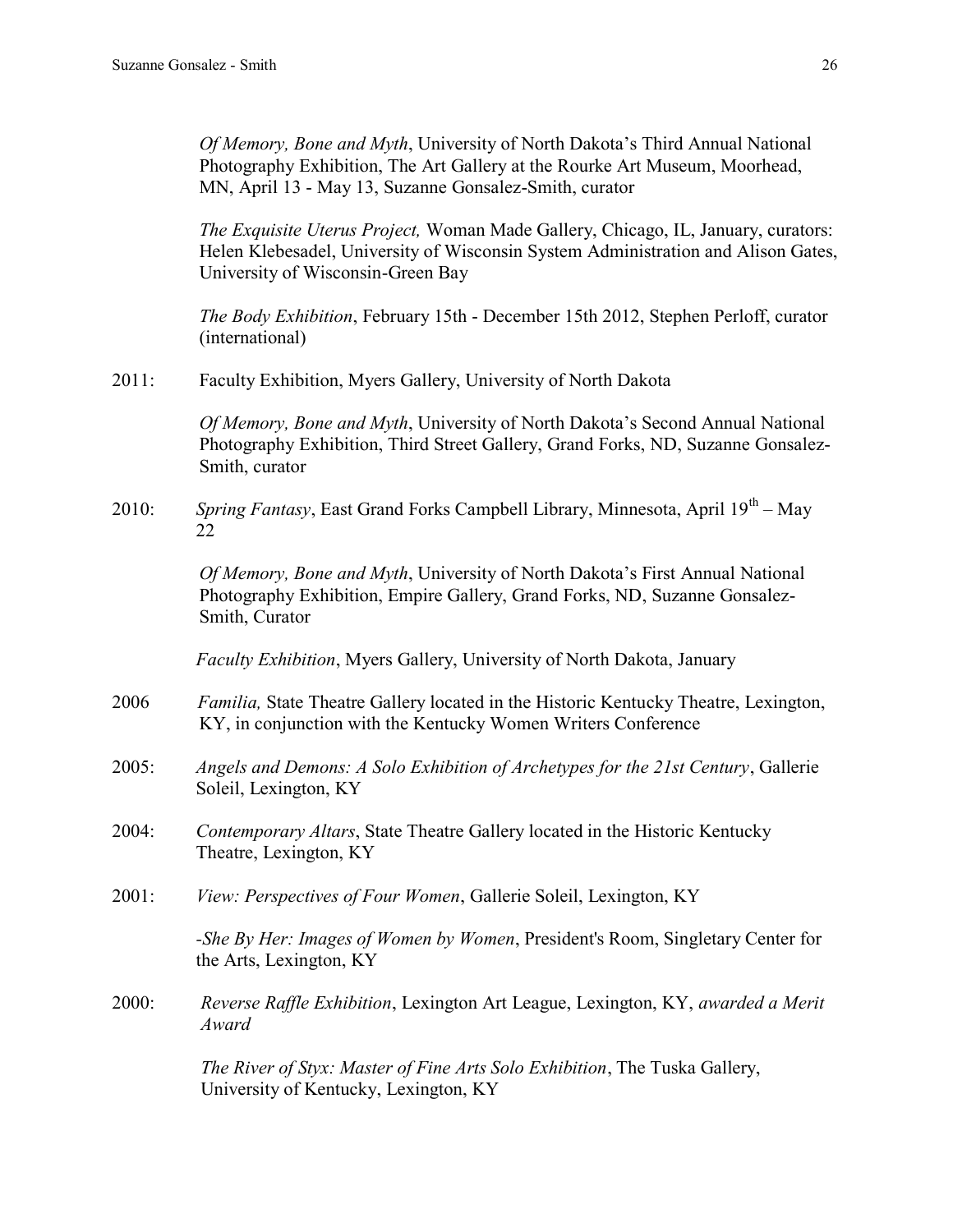- 1998: *The Graduate & BFA Show,* The Barnhart Gallery, University of Kentucky, Lexington, KY
- 1997: *University of Kentucky Photography: Then and Now*, The Downtown Gallery, Lexington, KY

 University of Kentucky Graduate Exhibition, The Downtown Gallery, Lexington, KY

#### **Invited Exhibitions:**

2020: *61st Midwestern Regional Invitational Exhibition*, the Rourke Art Museum Moorhead, MN, juror, Dan Jones, June – Sept (regional)

> *Photographic Visions, Winter 2020*, A Biannual Exhibition Invitational by curator Zsolt Batori, Director at Ph21 Photography Gallery, presenting the works of 7 international and visionary photographers of the 21st century (international)

- 2019: 60th Midwestern Regional Invitational Exhibition, The Rourke Art Museum, Moorhead, MN June – Sept (regional)
- 2018: *North Dakota/South Dakota Photo Exhibition 2015*, Ryan Stander, The Dahl Art Center, Rapid City, SD, January 26 – March 31
- 2017: *North Dakota/South Dakota Photo Exhibition 2015*, Ryan Stander, The Over Museum, University of South Dakota, Vermillion, SD, Summer 2017

58 Midwestern Regional Invitational Exhibition, The Rouke Art Museum, Moorehead, MN June – Sept (regional)

*North Dakota/South Dakota Photo Exhibition 2015*, Ryan Stander, The University of Sioux Falls, Sioux Falls, SD, March  $6 - 30<sup>th</sup>$ 

2016: *North Dakota/South Dakota Photo Exhibition 2015*, Ryan Stander, Curator Northern Lights Art Gallery, Mayville State University, November 15<sup>th</sup> – December  $16<sup>th</sup>$ 

> *North Dakota/South Dakota Photo Exhibition 2015*, Ryan Stander, Curator Dickinson State University Gallery, Dickinson, ND, October  $1 - 31<sup>st</sup>$

*North Dakota/South Dakota Photo Exhibition* 2015, Ryan Stander, Curator Memorial Union Gallery, North Dakota State University, Fargo, ND, August,  $15$  – September  $15<sup>th</sup>$ 

*North Dakota/South Dakota Photo Exhibition* 2015, Mount Marty University,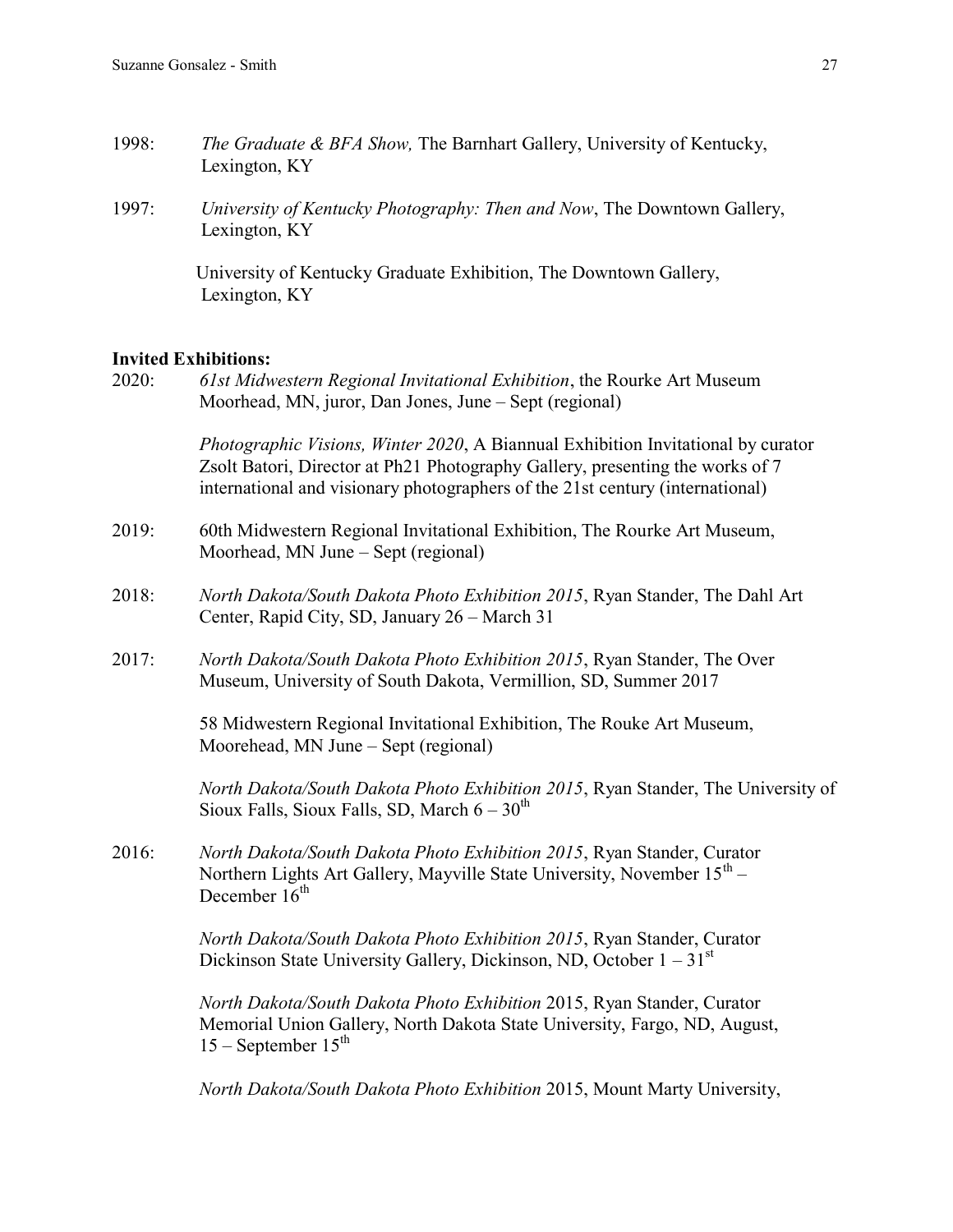Yankton, SD, August  $1<sup>st</sup>$  – September 30<sup>th</sup>

*57 Midwestern Regional Invitational Exhibition*, The Rourke Art Museum, Moorhead, MN, June-Sept 2016

*North Dakota/South Dakota Photo Exhibition 2015*, Ryan Stander, Curator James Memorial Art Center, Williston, ND, April  $15^{th}$  – May  $15^{th}$ 

 *North Dakota/South Dakota Photo Exhibition 2015*, Ryan Stander, Curator Ellendale Opera House Gallery, Ellendale, ND, March  $1<sup>st</sup> - 30<sup>th</sup>$ 

*North Dakota/South Dakota Photo Exhibition 2015*, Ryan Stander, Curator University of Mary, Welder Library, Bismarck, ND, January 15 – February 15

2016 – *North Dakota/South Dakota Photo Exhibition 2015,* Ryan Stander, Curator, The 2015 Cultural Heritage Museum, Pierre, SD, December 12 – February 28th

> *North Dakota/South Dakota Photo Exhibition 2015* North Dakota Art Gallery Association, Minot North Dakota, November 1st -December 31<sup>st</sup> 2016, Ryan Stander, Curator

*North Dakota/South Dakota Photo Exhibition 2015*, The University of Mary, Bismark, ND, Jan – 2015 - Feb. 15 2016, Ryan Stander, Curator

2015: *North Dakota/South Dakota Photo Exhibition 2015*, Ryan Stander, Curator The Art Center, Jamestown, ND, November  $12 -$ December  $12<sup>th</sup>$ 

> *56 Midwestern Regional Invitational Exhibition*, The Rourke Art Museum, Moorhead, MN, June-Sept 2015, juror: George Pfeifer

*North Dakota/South Dakota Photo Exhibition 2015* Northwest Art Center, Minot State University, Fargo, ND, June 1<sup>st</sup> – July 1<sup>st,</sup> Ryan Stander, Curator

- 2014: *The 55th Midwestern Invitational Art Exhibition,* The Rourke Art Museum, Moorhead, MN, Juror: Michael Strand, June 18 - September 1st
- 2013: *The 54th Midwestern Invitational Art Exhibition: Signed, Sealed, Delivered,* The Rourke Art Museum, Moorhead, MN June 18th - September 1, 2013
- 2010 *Etsy Meets Olive,* Invitational Group Exhibition, Olive Hyde Art Gallery, October 3rd  $-$  November 14<sup>th</sup>, Fremont, CA
- 2008 *Waking Dreams*, Peninsula Museum of Art, Belmont, CA, an Invitational Exhibition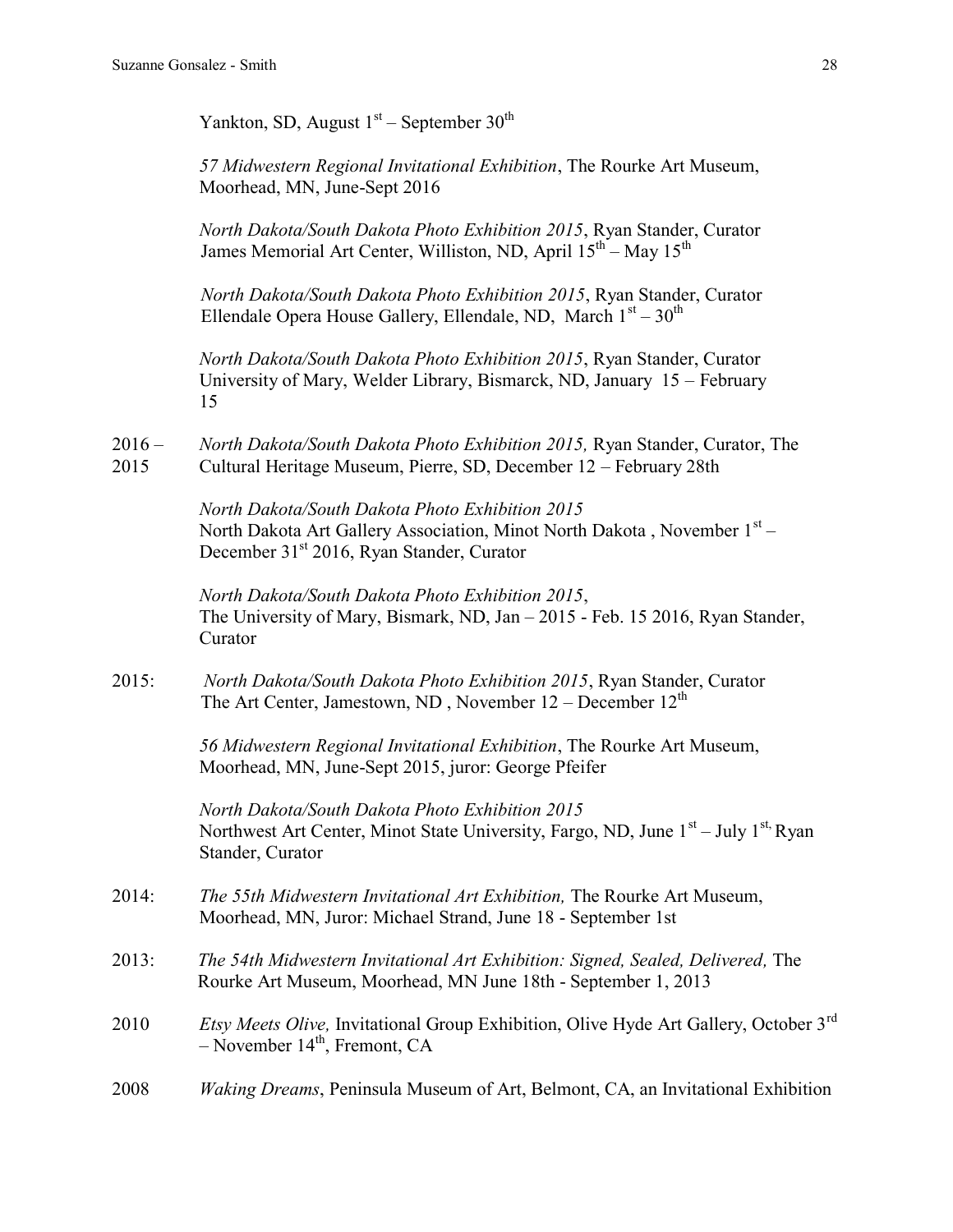of the twenty international Grant Finalists from the Ultimate Eye Foundation Grant (figurative and digital combined)

- 2007 *Day of the Dead Festival, Remember, Relive, and Rejoice,* this exhibition received grant funding through *The Federated Department Stores Foundation* to pay tribute to Lexington, Kentucky's growing Hispanic population, the Gloria Singletary Gallery at the Living Arts & Science Center, Lexington, KY
- 2004 *Women's History Month, Artists 2004: Elizabeth Dove, Suzanne Gonsalez & Sarah Whorf*, Northwest Vista College, San Antonio, TX, March 3 – 31
- 2002 *The Ofenda Exhibit (Day of the Dead Altars) Invitational Exhibition,* major funding provided through the project *Mes de la Hispanidad* that received grant funding through *The Federated Department Stores Foundation* to pay tribute to Lexington, Kentucky's growing Hispanic population, Living Arts and Science Center, Lexington, Kentucky
- 2001 *4 Women: Spirituality and Art, An Invitational Show,* ArtsPlace Gallery, 161 N. Mill Street, Lexington, KY

*University of Kentucky Print Show,* Tyler School of Art, Temple University, Philadelphia, PA

# **OTHER**

### **Reviews**

- 2014: Fredericksburg Center for the Creative Arts, *Celebrate with Color*, Juror's Statement, Emma Lou Martin juror, July 2014, [http://www.fccava.org/main\\_gal/7-14/](http://www.fccava.org/main_gal/7-14/)
- 2013: *Exploring how memory and myth fit into our lives through photography,* The ARTSpulse , by Rick Abbott, April 4th

*Communion With the Past*, Ansel Aerie, By Marc Ponto, professor's blog post, March 25<sup>th</sup>, University of Wisconsin-Milwaukee

2010 *"Suzanne Gonsalez Uses photography to Reflect on Simple Things*", Christine Brooks, Still Point Art Gallery, individual artist review, gallery website, January 25<sup>th</sup> 2010

> *"A Nude. Exposed."* Individual artist review, ArtBeatLexington.com, Lexington Art League, February 26, 2010

*Of Memory, Bone and Myth, Grand Forks Herald, Paulette Tobin, April* 21<sup>st</sup> 2010

*Saturday Spotlight, Ravenwolf Gallery*, Kelly Yanke Deltener, Fargo Examiner, review of on-line gallery, July  $10^{th}$ ,  $2010$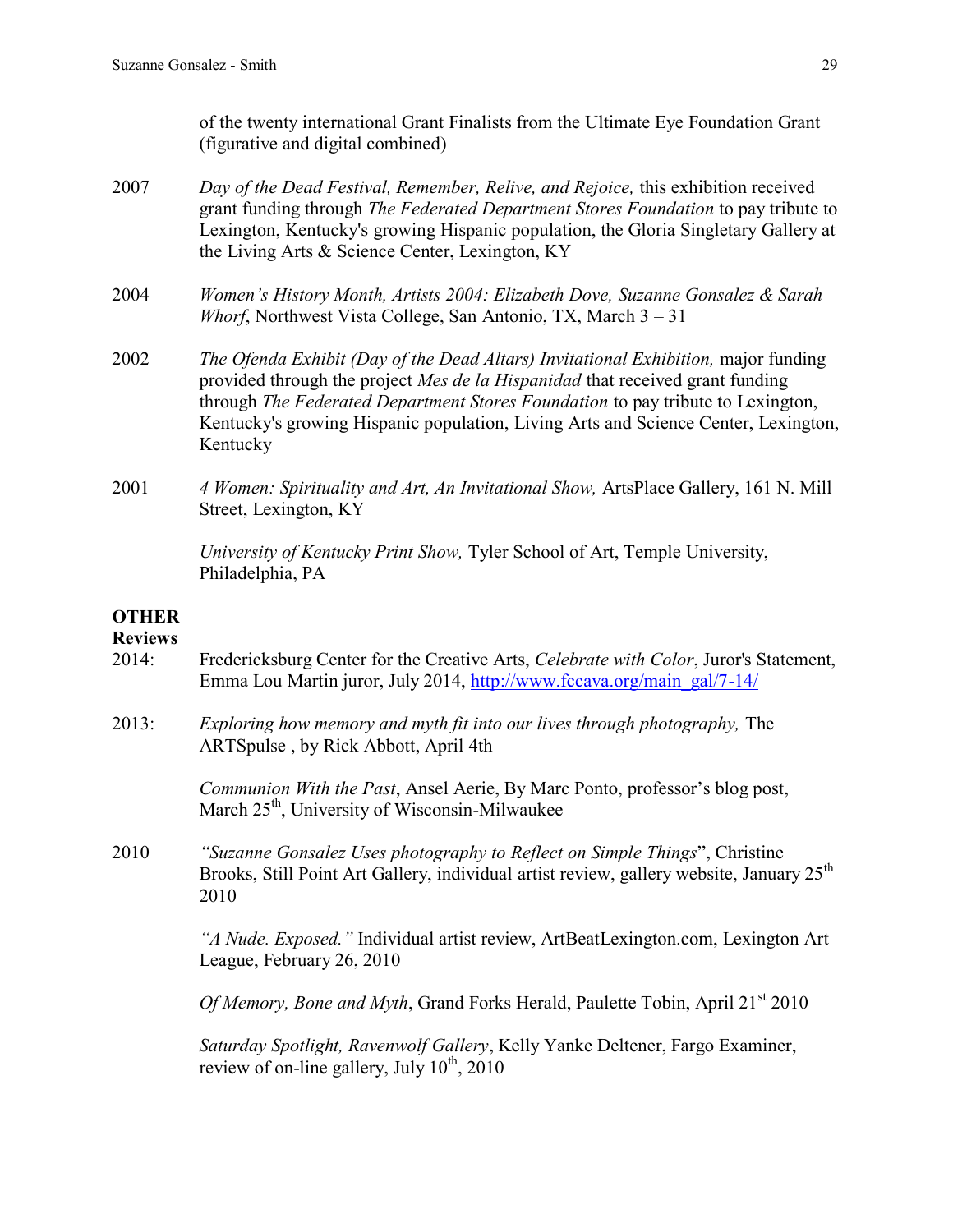*"I am an Artist Series, North Dakota,"* Art is Moving, <http://artismoving.blogspot.com/>

## **Research used for Educational Purposes**

- 2016: My personal research and webpage are being shown in photography courses taught by Assistant Professor, Ryan Stander, at Minot State University
- 2013: My personal research and webpage was included as part of the class curriculum in Art 456, Digital Photography, at the University of Wisconsin-Milwaukee
- 2012: My personal research and webpage was included as part of the class curriculum in Art 454, Narrative Photography, at the University of Wisconsin-Milwaukee

# **Permanent Collections:**

| 2020: | PH21 Photography Gallery, Budapest, Hungary                                                                                      |
|-------|----------------------------------------------------------------------------------------------------------------------------------|
| 2018: | The Dahl Art Center, Rapid City, SD                                                                                              |
| 2017: | The University of South Dakota, Vermillion, SD<br>The University of Sioux Falls, Sioux Falls, SD                                 |
| 2016: | Mayville State University, Mayville, ND<br>Dickinson State University, Dickinson, ND<br>North Dakota State University, Fargo, ND |
|       | Mount Marty University, Yankton, SD<br>James Memorial Art Center, Williston, ND                                                  |
|       | Ellendale Opera House Gallery, Ellendale, ND<br>University of Mary, Bismark, ND                                                  |
|       | North Dakota Art Gallery Association, Minot, ND                                                                                  |
| 2015: | The Art Center, Jamestown, ND                                                                                                    |
|       | Minot State University, Fargo, ND                                                                                                |
|       |                                                                                                                                  |

# **Private Collections**

| 2018:          | James Mathews, collector, Baldwinsville, NY                                                                                                         |
|----------------|-----------------------------------------------------------------------------------------------------------------------------------------------------|
| 2016:<br>2015: | Leticia Lopez, collector, Dammeron Valley, UT<br>Melissa Onate, collector, Gibbon, NE                                                               |
| 2014:          | Michelle Lafontaine, Collector, North Vancouver, BC Canada<br>David Perin, Collector, Lake Linden, MI<br>Eleanor Bryan, Collector, Barcelona, Spain |

2013: Mary Connelly, collector, Poulsbo, WA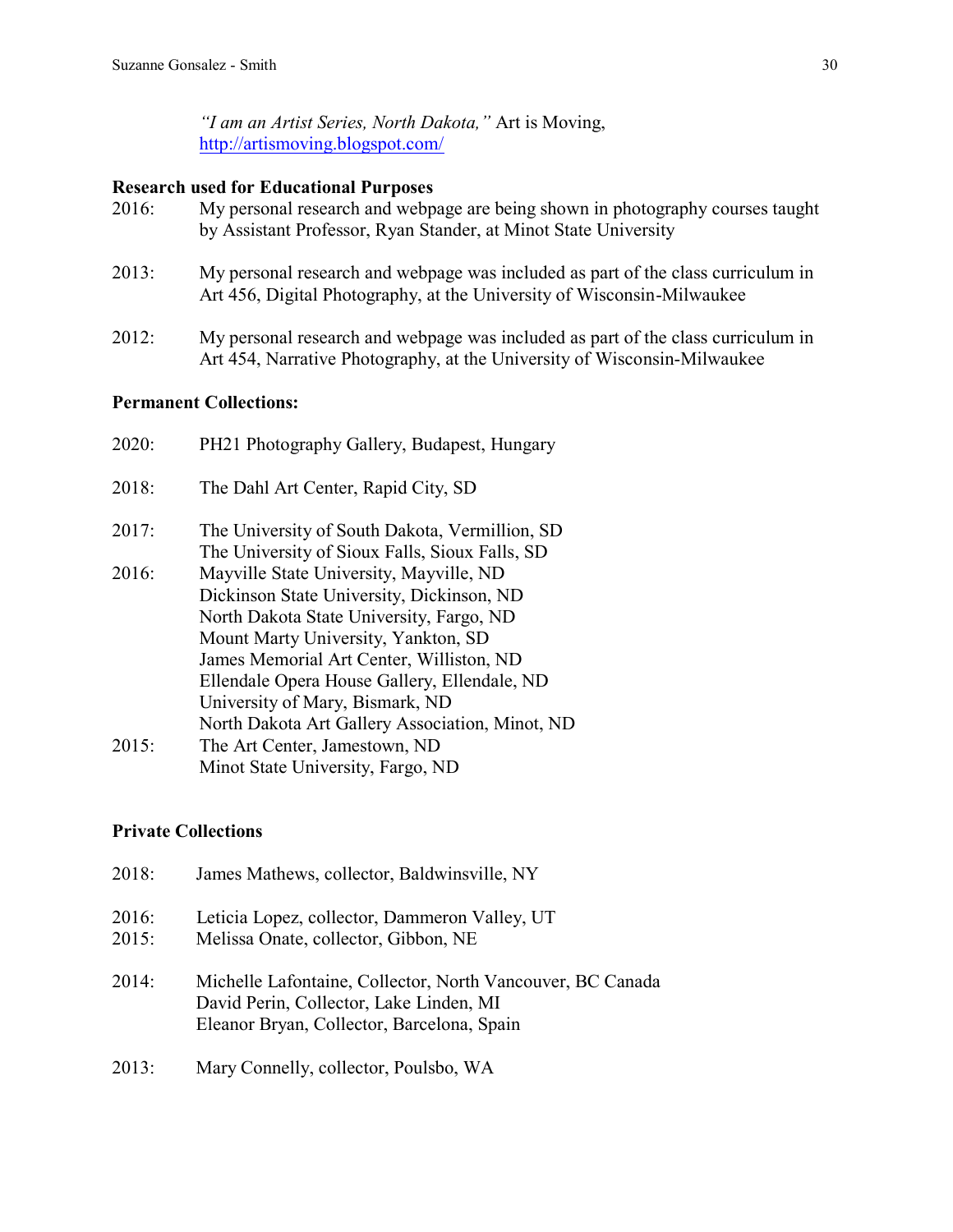| 2012: | Lisa Jennings, artist and collector, Nashville, TN (2 pieces)<br>Nathan Prescott, collector, Boston, MA<br>Scott Carney, collector, Brockton, MA<br>Cynthia Tidler, collector, Washington, DC |
|-------|-----------------------------------------------------------------------------------------------------------------------------------------------------------------------------------------------|
| 2011: | Seth Vogt, collector, Crystal Lake, IL<br>Keith Tokash, collector, Los Angeles, CA<br>Stephanie Tomlinson, collector, Newark, OH                                                              |
| 2010: | Theodore Wright, collector, Lexington, KY                                                                                                                                                     |
| 2001: | Graciela Kartofel, international independent art critic and curator.                                                                                                                          |
| 1996: | Maria Novaro, Mexican film director of <i>Danzon</i> . Mexico City, Mexico.                                                                                                                   |

# **Commissions**

- 2002: *The Lexington Arts & Cultural Council 2002 Commissioned Print.* A limited edition series of 200 prints of *Winter,* to be given to individual contributors of \$250.00 or more to the annual Campaign for the Arts by LACC in appreciation.
- 2001: *Wildcat Madness!* Design picked: *Kentucky Cathouse.*

# **PROFESSIONAL PRESENTATIONS National/International/Local**

- 2017: *30 Minute Curator talk on the eighth, National Photography Exhibition, Of Memory, Bone & Myth,* Colonel Eugene E. Myers Art Gallery, Hughes Fine Arts Center, University of North Dakota Campus, Grand Forks , ND, February 2<sup>nd</sup>, with guest artist and juror, Aline Smithson, February  $6<sup>th</sup>$ .
- 2016: *30 Minute Curator talk on the seventh, National Photography Exhibition, Of Memory, Bone & Myth,* Colonel Eugene E. Myers Art Gallery, Hughes Fine Arts Center, University of North Dakota Campus, Grand Forks, ND, February 2<sup>nd</sup>, with guest artist and juror, Stephen Perloff
- 2015: *30 Minute Curator talk on the sixth, National Photography Exhibition, Of Memory, Bone & Myth,* Colonel Eugene E. Myers Art Gallery, Hughes Fine Arts Center, University of North Dakota Campus, Grand Forks , ND, February 2<sup>nd</sup>, with guest artist and juror, Tom Young
- 2014: *One Hour Curator Talk* on the *Fifth, National Photography Exhibition, Of Memory, Bone & Myth*, The Rourke Art Museum, Moorhead, MN, April 13th, 2014
- 2013: *One Hour Curator Talk* on the *Fourth, National Photography Exhibition, Of Memory, Bone & Myth*, The Rourke Art Museum, Moorhead, MN,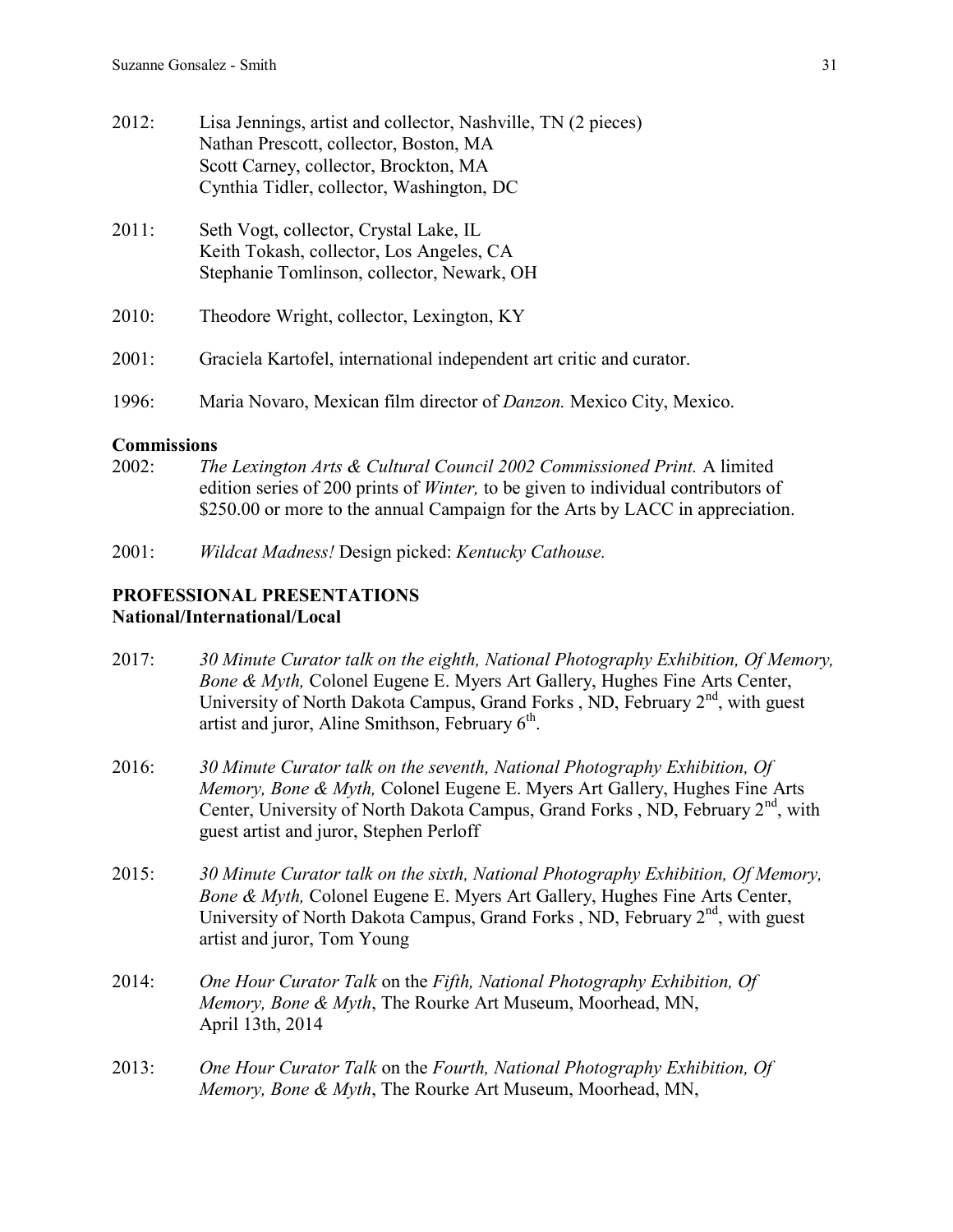April 7th, 2013

- 2012: *One Hour Curator Talk* on the *Third, National Photography Exhibition, Of Memory, Bone & Myth*, The Art Gallery at the Rourke Art Museum, Moorhead, MN, April, 2012
- 2009: *Thirty Minute Artist Gallery Talk*, The Center for Fine Art Photography, Fort Collins, CO, November 6, 2009
- 2005: *Added Perspective*: A Panel Discussion featuring photographers from the *Social Scan: the Authentic Image* exhibit talking about their work and the state of photography today. Ruth Adams, Suzanne Gonsalez, and Gary Mesa-Gaido

## **Regional**

- 2018: *Lost Childhood,* presenter (juried) *MEDIUM*, Society for Photographic Education, Midwest Chapter, University of Kentucky, Lexington, KY, November 3
- 2012: Invited Artist Presenter on panel "Artist's Voices: Power, Politics and Performance," Helen Klebesadel, University of Wisconsin System Administration; Angela Richardson, University of Wisconsin-Madison; Alison Gates, University of Wisconsin-Green Bay; Suzanne Gonsalez-Smith, University of North Dakota at the 36th University of Wisconsin-Oshkosh Women's Studies Conference in conjunction with the 2012, 7th Annual University of Wisconsin LGBTQ Conference, October 5th, 2012

### **Local**

- 2015: One Hour Lecture on my Artistic Research & the *Of Memory, Bone & Myth National Juried photography Exhibition*, Northern Interscholastic Press Association Conference, Memorial Union, UND campus, Grand Forks, ND, October 5th
- 2010 Woman Studies Artist Presenter on Diversity, Red River Women's Study Conference, October 2010, The University of North Dakota, topic: *Mi Familia*.

## **Visiting Artist/Guest Critique Lectures**

| 2021: | <i>Visiting Artist in Photography</i> , University of South Dakota, Vermillion, South<br>Dakota (date pending) |
|-------|----------------------------------------------------------------------------------------------------------------|
| 2018: | <i>One Hour Visiting Artist Lecture, Wheaton College, Norton, Massachusetts, May 2nd</i>                       |
|       | <i>Two Hour Guest Critique Artist</i> , Wheaton College, Norton, Massachusetts, May 2nd                        |
| 2013: | One Hour Visiting Artist Lecture, Central Washington University, Ellensburg,                                   |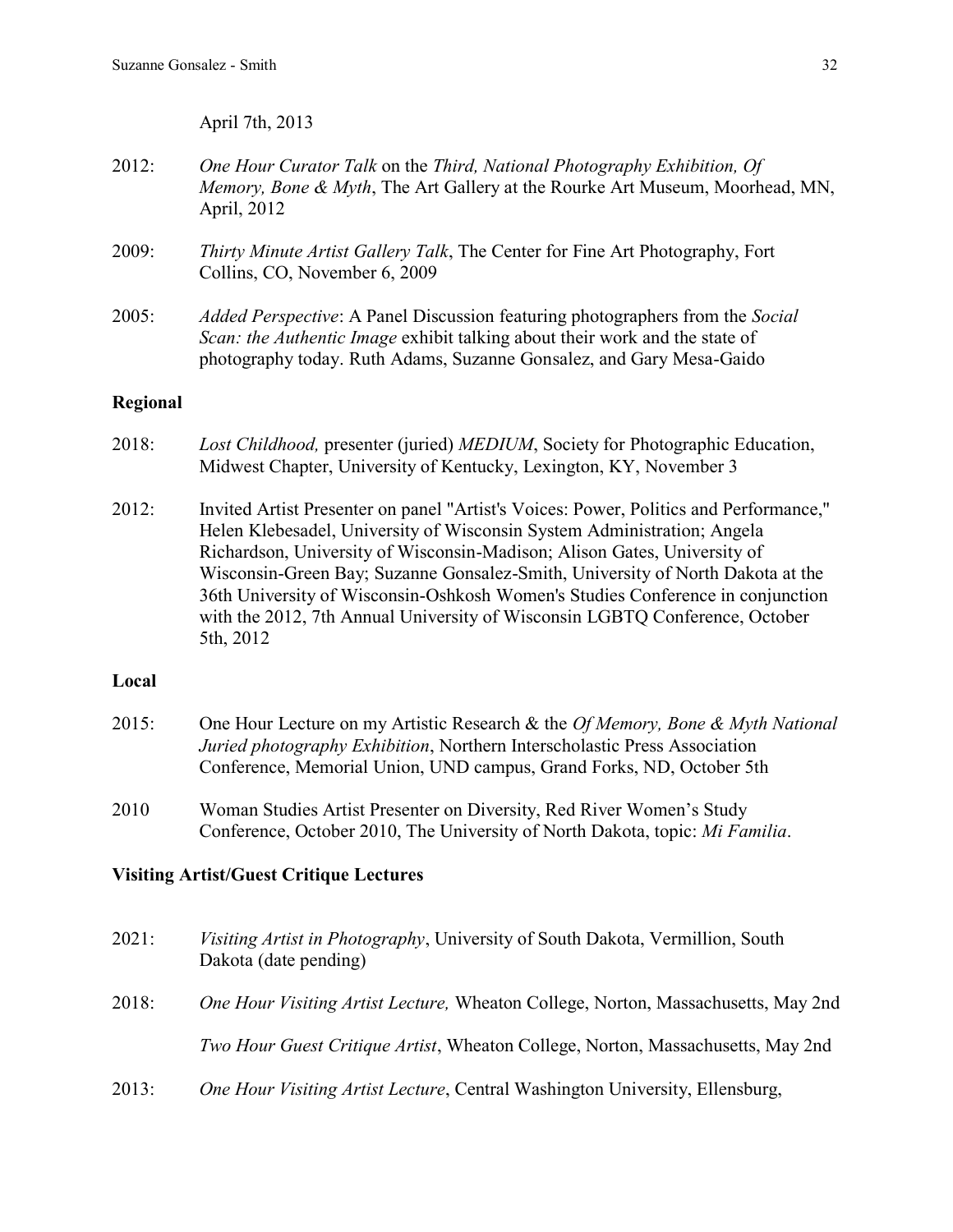Washington, April 10th

2005: *Arts Profession, Artist Lecture,* University of Kentucky, Lexington, KY

# **GRANTS AND CONTRACTS Submitted**

| 2019-<br>2020    | Arts and Humanities Scholarship Initiative, project: Memories of a Midwest Domicile                                                                                                                                                                                                                                                                                                                                   |
|------------------|-----------------------------------------------------------------------------------------------------------------------------------------------------------------------------------------------------------------------------------------------------------------------------------------------------------------------------------------------------------------------------------------------------------------------|
| 2019:            | The Hopper Prize Lost Childhood                                                                                                                                                                                                                                                                                                                                                                                       |
|                  | Sustainable Art Grant Lost Childhood                                                                                                                                                                                                                                                                                                                                                                                  |
| 2017:            | Senate Scholarly Activities Grant Lost Childhood                                                                                                                                                                                                                                                                                                                                                                      |
| 2016:            | John Simon Guggenheim Fellowship 2017, Project: Lost Childhood, Qualifying<br>Portfolio round, October 2016                                                                                                                                                                                                                                                                                                           |
|                  | John Simon Guggenheim Fellowship 2017, Project: Lost Childhood (September)                                                                                                                                                                                                                                                                                                                                            |
|                  | Silvereye Center for Photography Fellowship 17, Pittsburgh, PA                                                                                                                                                                                                                                                                                                                                                        |
|                  | Sustainable Arts Foundation Award, Project: Lost Childhood                                                                                                                                                                                                                                                                                                                                                            |
| 2015:            | NSF/MRI Grant: Development of a Portable Falling/Blowing Snow Disdrometer to<br>Fundamentally Advance the Understanding of Snow Physics, with Mark Askelson<br>and Matthew Gilmore                                                                                                                                                                                                                                    |
| $2014 -$<br>2015 | Arts and Humanities Scholarship Initiative, project: Lost Childhood                                                                                                                                                                                                                                                                                                                                                   |
| 2014:            | OID Grant: SPE National Conference: Collaborative Exchanges: Photography in<br>Dialogue, March $6 - 9$                                                                                                                                                                                                                                                                                                                |
|                  | Seed/Planning Grant: Gilmore, M. (Principal), Askelson, M. (Principal), Marsh, R.<br>(Principal), Gonsalez, S. (Principal), Theisen, C. (Principal), Nordlie, J. (Principal),<br>"Development of a 3D Snowflake Disdrometer using COTS Equipment to<br>Fundamentally Advance the Understanding of Snow Microphysics," Sponsored by<br>UND Collaborative Research Seed/Planning Grant, The University of North Dakota. |
| 2013:            | UND Student Technology Fee Grant (for expansion in the photography area)                                                                                                                                                                                                                                                                                                                                              |
|                  | UND Collaborative Research Seed/Planning Grant, project:<br>Development of a 3D Snowflake Disdrometer using COTS Equipment to<br>Fundamentally Advance the Understanding of Snow Microphysics, with Mark                                                                                                                                                                                                              |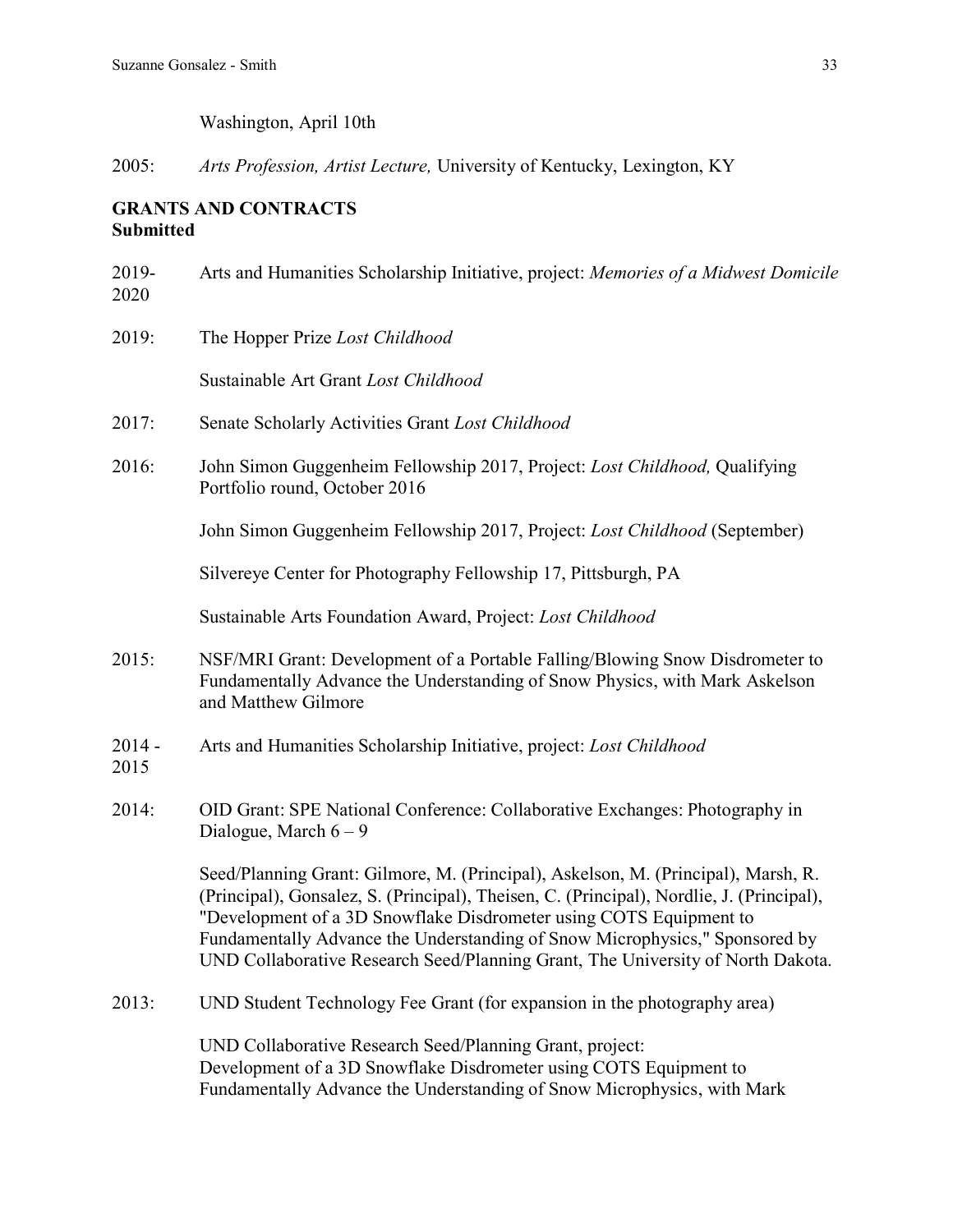Askelson, Matthew Gilmore, Ronald Marsh, Chris Theisen and John Nordie

- 2011: Myra Foundation Grant (to create a display area for UND's Department of Art and Design to host works by national artists in photography)
- 2010: UND New Scholarly Grant, University of North Dakota, Grand Forks, North Dakota

UND Faculty Instructional Developmental Grant, University of North Dakota, Grand Forks, North Dakota

- 2009: *The Myra Foundation,* Grand Forks, ND (to create an alternative Photography Lab/Dept of Art and Design)
- 2008: Ultimate Eye Foundation for Figurative and Digital Photography, Henderson, NV (grant based solely on artistic research)
- 2007: Ultimate Eye Foundation for Figurative and Digital Photography, Henderson, NV (grant based solely on artistic research)

*Artist Enrichment Grant*, Kentucky Foundation for Women, Louisville, KY (grant based on artistic research)

*Al Smith Individual Artist Fellowship Grant*, Kentucky Arts Council, Frankfort, KY

- 2005: *Artist Enrichment Grant*, Kentucky Foundation for Women, Louisville, KY (grant based on artistic research)
- 2003: *Artist Enrichment Grant*, Kentucky Foundation for Women, Louisville, KY (grant based on artistic research)

# **Funded**

| 2019-<br>2020    | Arts and Humanities Scholarship Initiative, project: Memories of a Midwest Domicile<br>\$15,990.00                    |
|------------------|-----------------------------------------------------------------------------------------------------------------------|
| 2017:            | Senate Scholarly Activities Grant <i>Lost Childhood</i> \$1,300.00 to ship and frame art<br>work                      |
| $2014 -$<br>2015 | Arts and Humanities Scholarship Initiative, project: Lost Childhood<br>\$11,966.87                                    |
| 2014:            | UND OID Grant: SPE National Conference: Collaborative Exchanges: Photography<br>in Dialogue, March $6 - 9$ , \$999.00 |
| 2010:            | UND New Scholarly Grant, University of North Dakota, Grand Forks, North                                               |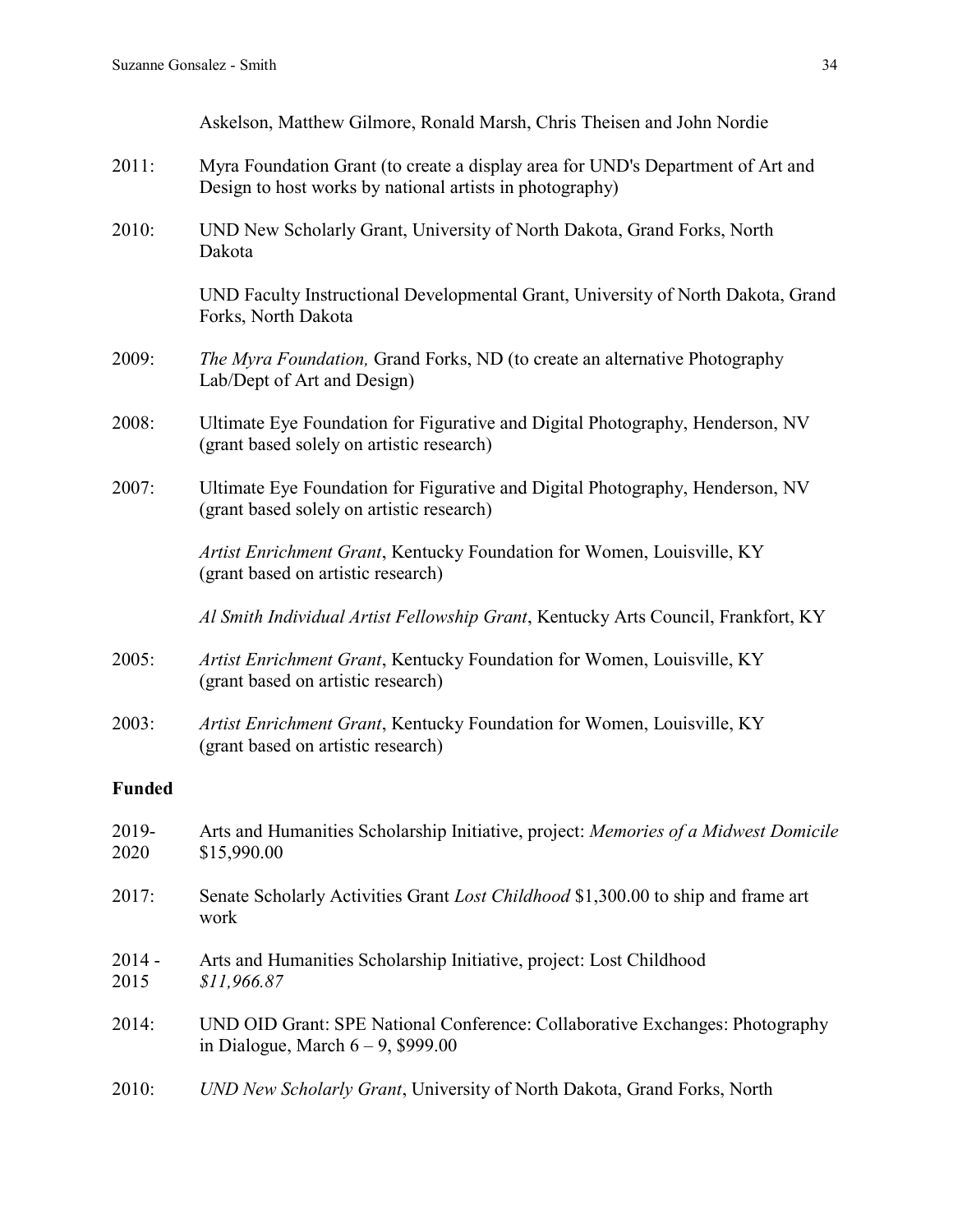Dakota, project funded: *Relics, \$5000.00*

*UND Faculty Instructional Developmental Grant*, University of North Dakota, Grand Forks, North Dakota, project funded: *47th National Society for Photographic Educators Conference, \$999.00*

- 2009: *The Myra Foundation,* Grand Forks, ND (to create an alternative Photography Lab/Dept of Art and Design) \$5000.00 (December 2009)
- 2008: *Grant Finalist*, Ultimate Eye Foundation for Figurative and Digital Photography, Henderson, NV (grant based solely on artistic research)
- 2007: *Grant Finalist*, Ultimate Eye Foundation for Figurative and Digital Photography, Henderson, NV (grant based solely on artistic research)

*Artist Enrichment Grant*, Kentucky Foundation for Women, Louisville, KY (grant based on artistic research). Grant received to complete a body of photographic, mixed media work based on the humanistic impact of surviving death through artistic expression. Project funded: *Through a Glass Darkly, \$2,950.00*

- 2005: *Artist Enrichment Grant*, Kentucky Foundation for Women, Louisville, KY (grant based on artistic research). Grant received for completion of Digital Montages based on family archetypes and genetic coding. Project funded: *Mi Familia, \$4000.00*
- 2003: *Artist Enrichment Grant*, Kentucky Foundation for Women, Louisville, KY (grant based on artistic research). Grant received for completion of Mixed Media Photographic Altars. Project Amount: \$2,000.00

# **HONORS/AWARDS**

- 2020: *Honorable Mention, Portraits without Faces, A Curated International Exhibition,*  PH21 Contemporary Photography Gallery, Budapest, Hungary, Zsolt Batori, Director
- 2019: *Honorable Mention, 2019 December Solo Exhibition Competition,* PH21 Contemporary Photography Gallery, Budapest, Hungary, Zsolt Batori, Director

*Honorable Mention*, *There's Still Life in Still Lifes,* 311 Gallery, 311 West Martin Street, Raleigh, NC

- 2016: *Second Place Color, The Second Annual Allegany National Photo Competition*, The Saville Gallery, Maryland, April 8 – April 30<sup>th</sup>, 2016, Juror, Stephen Perloff
- 2015: *Finalist, 8th Annual Julia Margret Cameron Award*, Worldwide Photography Gala Awards, Madrid Spain,12,000 images submitted from 57 countries, juror: Laura Noble, Director & Curator of LA Noble Gallery of London (international)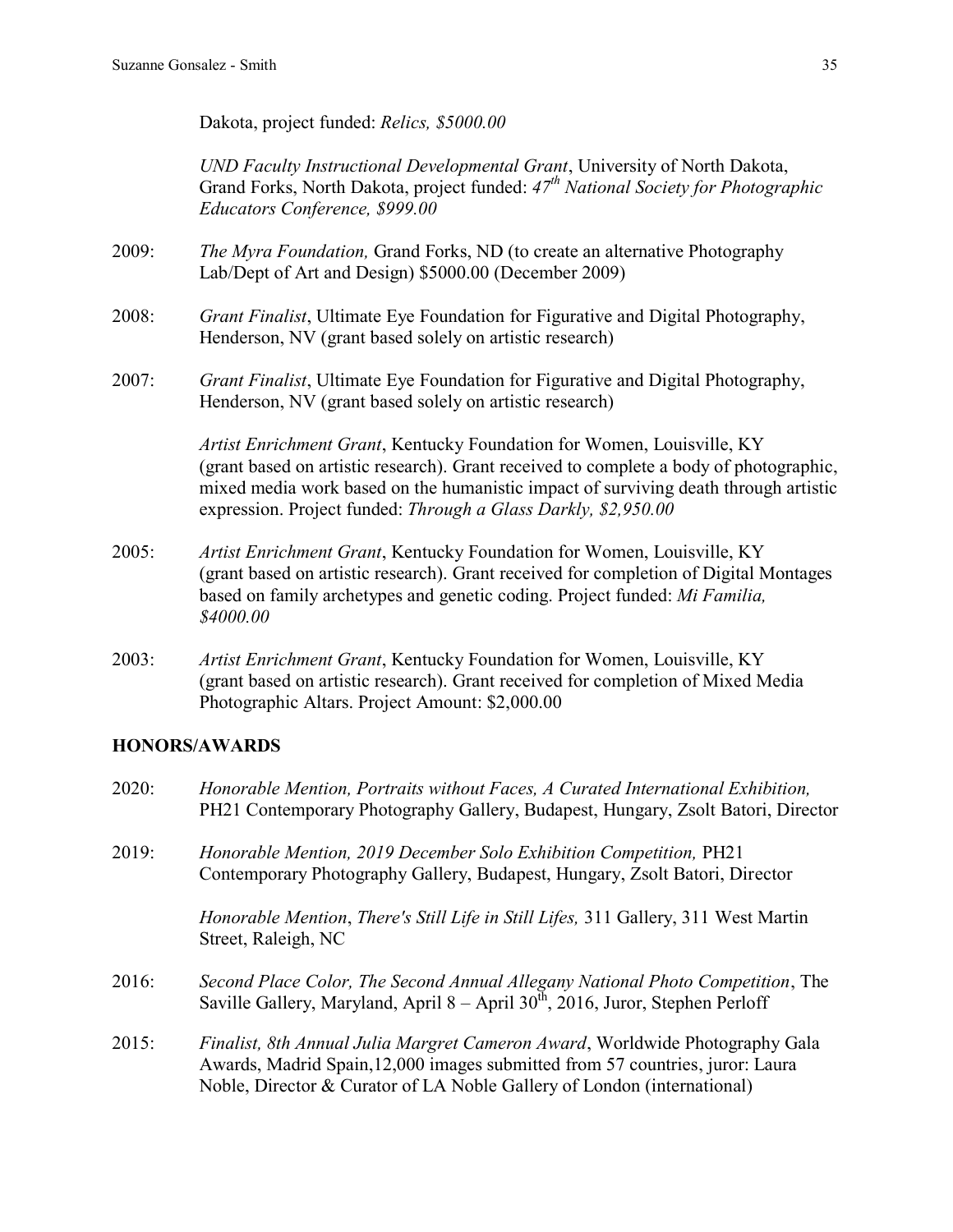*Finalist, 7th Annual Julia Margret Cameron Award*, Worldwide Photography Gala Awards, Madrid Spain, 6,804 images submitted from 51 countries, 1,203 images picked, juror: Jill Greenburg, photographer (international)

- 2014: *Second Place Award, Celebrate with Color, National Juried Exhibition at the Fredericksburg Center for the Creative Arts*, Fredericksburg, VA. Awarded piece, *Lost Childhood: One Hundred Hail Marys for Julia*; juror, Emma Lou Martin
- 2013: *Finalist* in the category of Fine Art Singular Image, *The Fifth Edition of the Julia Margaret Cameron Award*, Worldwide Photography Gala Awards, First juroring by WPGA

*Honorable Mention*, 2013 *Midwest Photo Emerge*, Midwest Center for Photography, Wichita, Kansas

- 2012: *Best of Show Award, Saints, Goddesses, and Bodhisattvas,* Marnie Sheridan Gallery, Harpeth Hall School, juror, Marla Faith
- 2011: *Honorable Mention Award*, *Abstractions*, National Juried Exhibition, Fredericksburg Center for the Creative Arts, Juror, Joseph DiBella
- 2010: *Finalist*, Jacob Riis Award, Worldwide Photography, Madrid Spain, one of 36 finalists picked from 15 different countries from several hundred portfolios submitted through an international call in June of 2010. Juried by an international panel of jurors: Susan Zadeh (Netherlands) founder and publisher of Eyemazing Magazine, an international magazine for Photography; Paul Cava (USA) artist, private photography dealer, publisher and previous owner and director of Paul Cava Gallery in Philadelphia; Per Valentin (Denmark) Artist and Chairman for the Association of Danish Photography; and Alexander Scholz (Germany), art publisher and editor.
- 2009: *Honorable Mention,* Worldwide Photography Gala Awards, Madrid, Spain, jurors: Susan Zadeh, founder and publisher of Eyemazing Magazine, an international magazine for Photography; Chris Steele-Perkins, Magnum; Tim Anderson, editor of the Red Dog Journal of Photography; and Brooks Jenson, publisher of Lenswork Magazine for Photography and the Creative Process. The jurors reviewed more then 3,180 images from 47 countries and chose 187 images for the exhibition and book.

*Honorable Mention,* National Photography '09, The Main Street Gallery, Groton, NY, October 29 – November 29.

*Juror's Selection Solo Exhibition Award,* The Center for Fine Art Photography, Fort Collins, Colorado, Juror, Rixon Reed is the founder of Photo-Eye and the owner of Photo-Eye Gallery in Santa Fe, New Mexico

*Artist Showcase Portfolio Award,* The Center for Fine Art Photography, Fort Collins, Colorado, Juror, Rixon Reed of Photo-Eye selected fifteen artists' portfolios